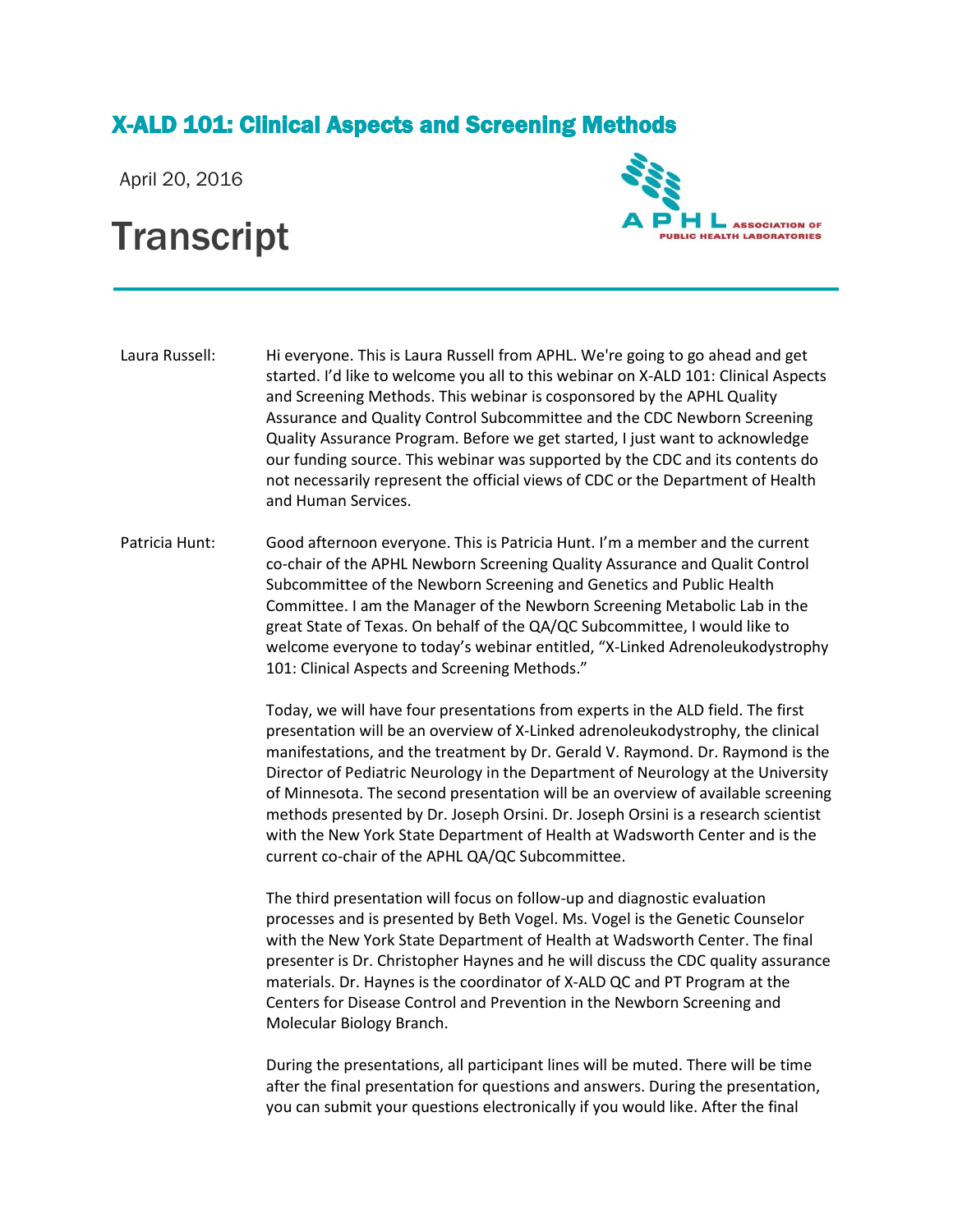presentation, the QA session will begin. During this time, you can submit your questions electronically as well, or you can unmute your phone and submit your questions.

We'll now begin with our first presenter, Dr. Raymond.

Dr. Raymond: Hello, good afternoon. I'd like to thank the organizers for allowing me to speak today on adrenoleukodystrophy, and the clinical manifestations, and treatment. Can I have the next slide?

> When you look at ALD, it falls into a broad group of disorders called peroxisomal disorders. These are peroxisomes down here in the little figure in the corner. Peroxisomal disorders can essentially be broken down into two groups, assembly disorders of which Zellweger Syndrome, the adrenoleukodystrophy, and infantile Refsum are one category, as well as Rhizomelic Chondrodysplasia Punctata. Over here, the single peroxisomal protein disorders which x-linked adrenoleukodystrophy is the most common.

Can I have the next slide? Adrenoleukodystrophy is an x-linked disorder. It's located in the Xq2A. It has an incidence of about 1 in 17,000. All races are affected. There is no specific group who is more affected by ALD than another. It's due to alterations in the gene ABCD1 which encodes a peroxisomal ATPbinding cassette protein which then leads to defects of peroxisomal beta oxidation with the accumulation of unusual compounds called very long chain fatty acids or VLCFA. While this accumulate nearly all the tissues in the body, they affect predominantly the nervous systems, specifically the myelin, the adrenal cortex, as well as the Leydig cells of the testes.

Next slide. The original fatty acid in that abnormality was first pointed out by Igarashi et al who were examining the fatty acid component of affected brains of individuals with leukodystrophies. The impactful story is that everyone knows that the fatty acids above C18 were not present. What Igarashi did was he left the machine going too long. When he came back, he found all of these unusual fatty acids including compounds now with carbon lengths of 26, 28, 30. Now, long saturated fatty acids. The next bit was that Ann and Hugo Moser developed a plasma assay which now allowed this detection of ALD in plasma, not just in brain biopsies.

Next slide. It wasn't actually about 10 to 15 years later, the gene was finally identified as ABCD1 which is approximately 20 kb long and consists of 10 exons. We have presently over a thousand identified pathogenic mutations and about half of these are private mutations.

Next slide. The role of ABCD1 has taken some time to figure out. If you look in the peroxisome, it appears to be a transporter, and it probably transports long chain fatty acids into the peroxisome for beta oxidation. When there's a defect in the ATP as seen here by the Red Cross, the long chain fatty acids continue to go through processes of elongation. Whereas we used to wonder if it was too little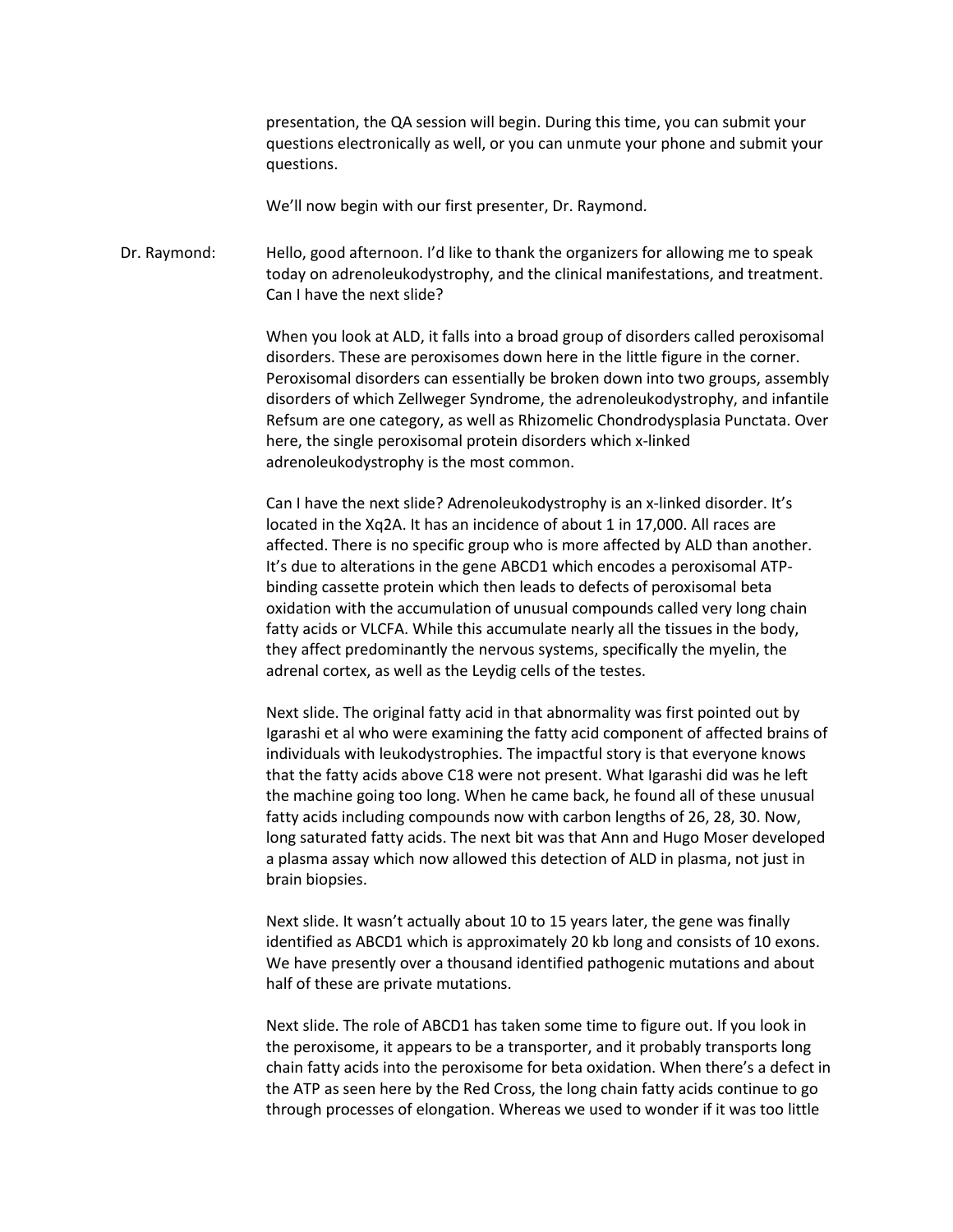breakdown or too much synthesis, we now know the answer is actually a combination of both things.

Next slide. One of the most fascinating things about ALD is that it can present with several different phenotypes. The most common phenotype is the cerebral presentation which occurs at 35 to 40% of individuals. This is a diffused inflammatory demyelination with rapid progression and the childhood form is the most common presentation. We'll go through that a little bit more. There's also something called the adrenomyeloneuropathy or AMN which occurs approximately 40 to 45% of cross-sectional analysis of individual with ALD. This is predominantly a distal axonopathy mainly in the spinal cord.

There is also adrenal insufficiency or Addison's disease occurring in 20 to 30% at the onset although we feel that most of those individuals are going to go on to develop AMN later in life. There's also an asymptomatic cohort which I will talk a little bit more about, as well as women who are asymptomatic carriers who appear to develop an AMN phenotype in adult years.

Next slide. Childhood cerebral ALD is what most individuals think of if they think of ALD at all. This is boys who have initially normal development seen in this picture up in the top, usually with onset between 4 to 10 years of age, with the peak incidence of about 7 years of age. The initial presentations is often subtle. It could often look like ADHD or other worrying disabilities, other neuropsychiatric issues. It can often times go through a little bit of a diagnostic odyssey before it's recognized for what it is. However, once it gets going, it really does progress rapidly.

This boy over here in the corner presented at age 5 with a seizure, and as one can see from the picture, he's awake. In the lower picture, he's being held by his older brother but he is now in a vegetative state. He's blind, he's deaf, he's got spastic quadriplegia. He's passed by G2. The other important point here is that his older brother also has the same biochemical and genetic defect that the affected individual does. The presence of the biochemical and genetic defect is not particular which phenotype you're going to present with.

Next slide. The MRI is often the initial clue to the diagnosis. When you get an MRI, the image to the center here has normal myelin as dark. That bright white signal is actually the abnormality. When you get contrast enhancement, you see a ring of enhancement and almost a garland pattern. About 85% of this will present bilaterally and symmetrically in the posterior aspects of the brain, whereas, a remainder typically present frontally. It's important to highlight that the MRI abnormality precedes the clinical findings which we just discussed.

Next slide. What you see here on the top picture is a very small lesion in the back of the brain called the splenium or the corpus callosum. This is a typical sequence that we, as neurologists, look at. Then, what you see one year later is that this white band is now spread across the splenium of the corpus callosum and shows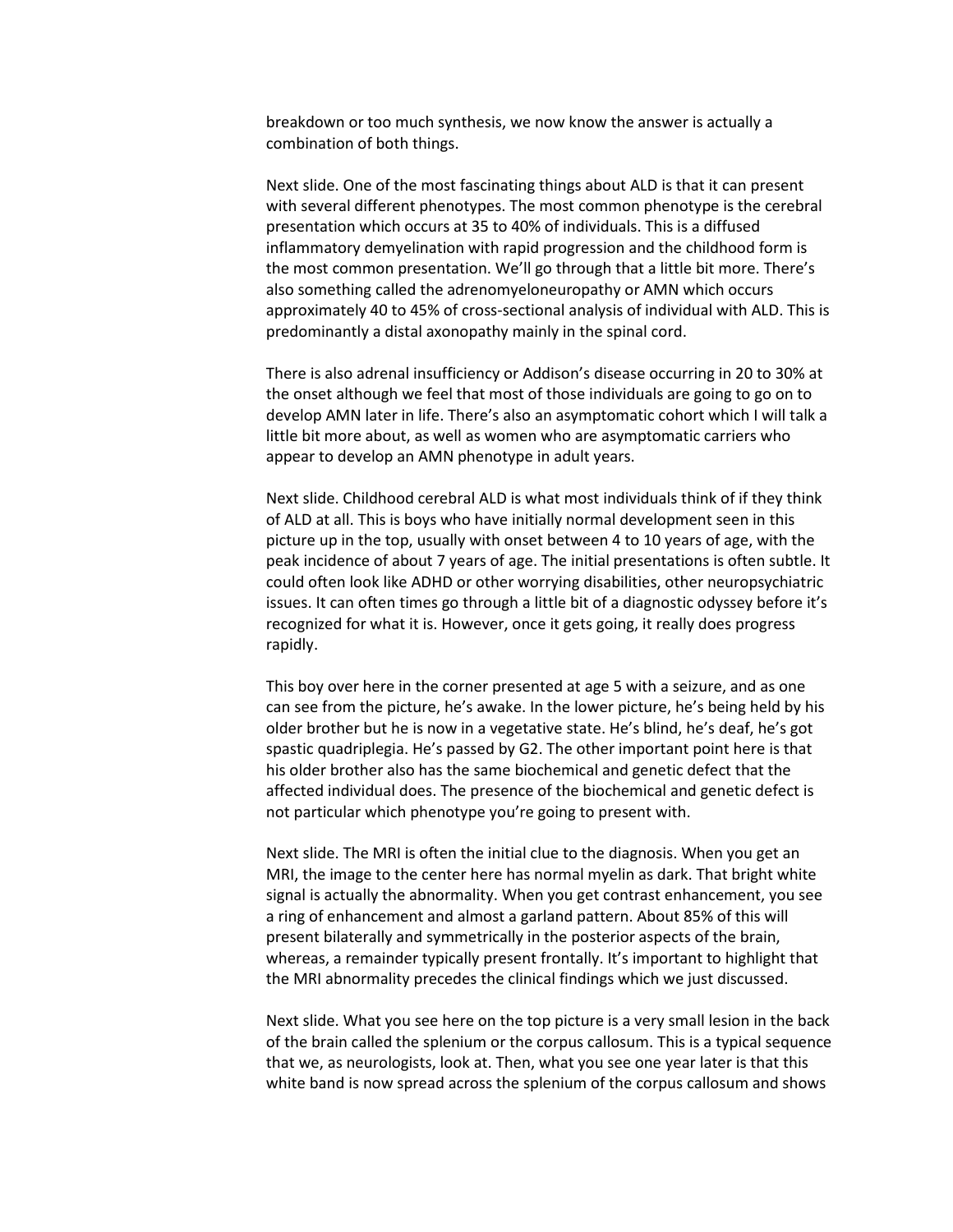contrast enhancement giving one a window of opportunity if one knows that this is going to occur to intervene.

Next slide. Adrenomyeloneuropathy is the other major neurologic presentation. These are young men, usually in their 20s and 30s who developed spastic paralysis, some sensory involved where they can't feel their toes as well as they used to and bladder dysfunction. It has a more gradual progression than the childhood cerebral form that we just talked about and can occur over decades. It's consistent with a normal life span but cerebral disease occurs in about 20 to 40% of affected individuals.

Next slide. What one sees on MRIs, it's very nonspecific. We just see some atrophy at the spinal cord and what one sees on pathology is just loss of myelinated axons and without that inflammation that we talked about in childhood cerebral disease.

Next slide, Addison's disease or adrenal insufficiency is the other major manifestation outside of the neurologic presentation. It's a primary adrenal cortical dysfunction. It can present acute adrenal chronically. It often times presents with hypoglycemia, difficulty finding infections, dehydration, and there is hyperpigmentation because there's an elevation in the signal from the pituitary, the ACTH, and that goes on to stimulate the melanocytes. It's rare that we see the low sodium and high potassium that is often seen in other forms of adrenal insufficiency. It's a leading cause of adrenal insufficiency in males. As I've already said, majority, we feel will go on to develop some neurologic manifestations but it may not be for decades later.

Next slide. This is a slide that indicates the onset of adrenal insufficiency in the asymptomatic population. The dotted line is set at 70 picograms per mL is the normal cutoff for ACTH. As one can see, when we look at this population, even on a young age, some less than 2, some less than 1, some of these individuals already have biochemical evidence of elevations in their ACTH which suggests that they were on the track to develop adrenal insufficiency.

Next slide. The asymptomatic phenotype were defined as boys with normal brain MRIs and individuals without adrenal insufficiency. They were predominantly diagnosed by plasma very long chain fatty acids through screening of relatives with known ALD patients. Clearly, this wasn't identifiable in the past when you actually have to be symptomatic for the disease to come to attention but as we learned, it's actually one of the more frequent phenotypes we run into.

Next slide. Also to be emphasized is the 20 to 50% of women who are carriers will develop symptoms usually in adulthood. It's predominantly a myelopathy or spinal cord disease, and peripheral neuropathy. That myelopathy manifests the spastic paraparesis dysphagia which means the prickling sensation in their feet and bladder involves symptoms which can be quite incapacitating. It seems to be a function of age. Women may not present any problems at age 20 but by 40, 50,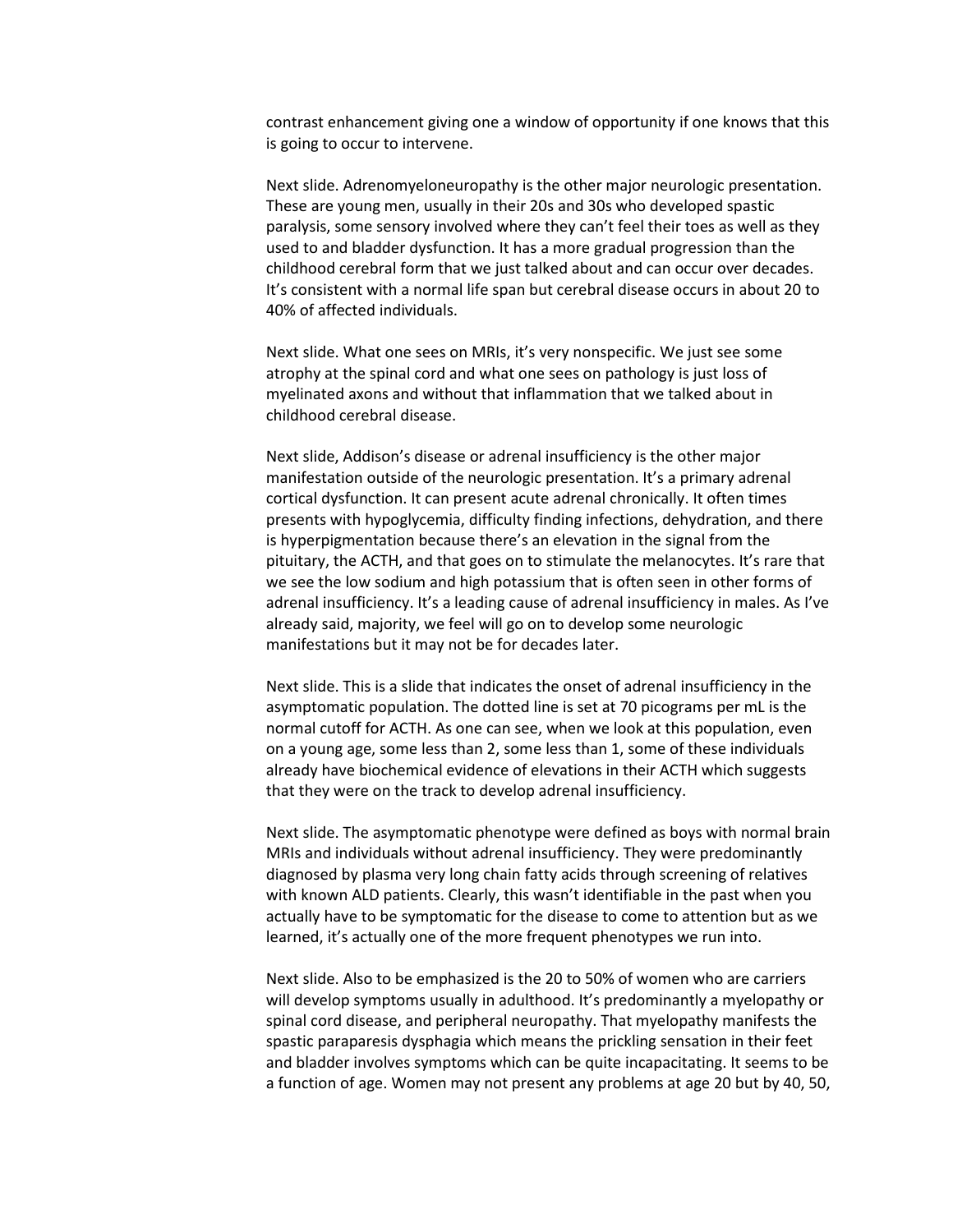60, there is an increased in incidence of symptoms. It's rare that we see cerebral or adrenal disease.

Next slide. This slide just, once again, emphasizes that neither the gene defect nor the biochemical abnormality predicts the phenotype. A genetic modifier has been postulated but has not been demonstrated despite extensive genetic studies. The pedigree on the left shows what individual with that cerebral ALD and another individual in the same family has a brother who developed AMN. We have over half of our families manifest like this.

Next slide. The diagnosis, just once again, is based upon the elevation in the very long chain fatty acids, specifically the C26:0 is what most centers use. These elevations can be seen in plasma or serum. They can also be measured in fibroblasts. If you can measure them in fibroblasts, you can see them in amniocytes, and we can do prenatal testing of the tissues. From time to time, it has been used. We also know that known heterozygous women who are carriers have 20% false negative rate using just very long chain fatty acids. We do have DNA diagnosis available to us.

Next slide. I am going to speak briefly on some of the management and some of the treatment, and Beth will cover some of this information also later on. The management of asymptomatic individuals looks to predominantly genetic counseling with a confirmation of the diagnosis and screening of other potentially affected individuals. They have a younger brother, they have an older cousin, for instance. We also recommend screening for adrenal insufficiency. Then, monitoring for early cerebral disease. Essentially, it's an MRI of the brain every six months.

We often times will start doing these MRIs at approximately 12 months of age and carry this through the period of time when we think it's the peak instance of childhood cerebral disease through about 10 to 13 years of age. Afterwards, we still do the yearly MRIs after this period of time because of the risk of developing cerebral disease even in adulthood.

Next slide. The current ALD therapies are adrenal hormone replacement in those individuals with adrenal insufficiency and this really should not be overlooked. It can be lifesaving and once you do this, it's is lifelong. That needs to be very clearly emphasized. The additional aspect is because the adrenal glands have now failed, they're not able to make increased dosing at the time of stress. Pharmacologically, we need to do that. We need to give them stress dosing at times of illnesses and surgeries.

We're going to talk briefly about hematopoietic stem cell transplant or bone marrow transplant which is useful in early cerebral disease. The preventative therapy with Lorenzo's Oil is an investigational treatment. There's not enough time in this webinar to discuss all the evidence one way or the other but at this point, it is a research therapy. It is not one of the established therapies. There are also ongoing gene therapy trials and there'll be more evidence for them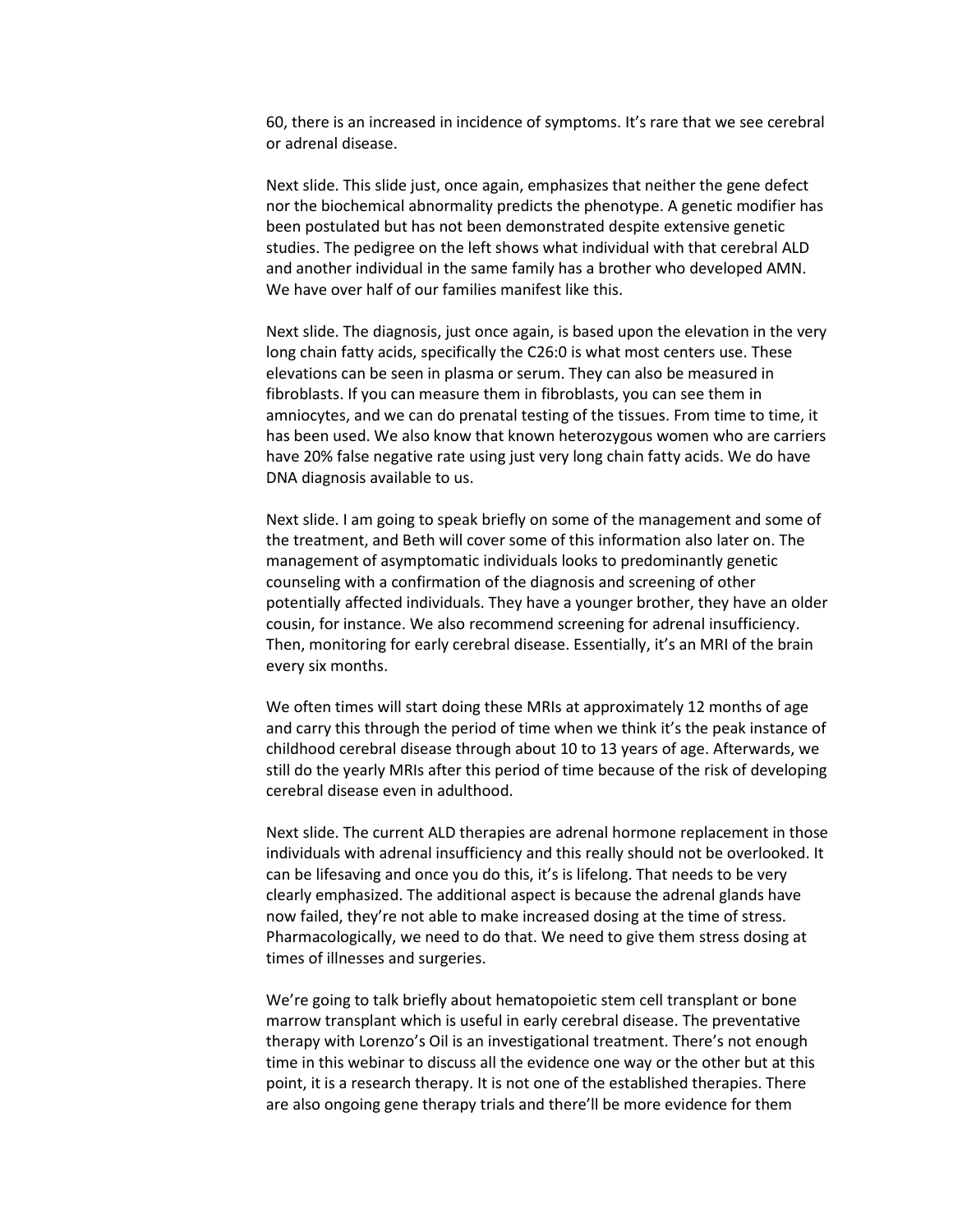going forward but they are presently ongoing and once again, we are not going to discuss them further today.

Next slide. Hematopoietic stem cell transplant, also more easily said as bone marrow transplantation is effective in the early cerebral disease. We in arrest the progression through a certain mechanism; however, in of itself, the procedure carries significant mortality, at least 10 to 15%. I have transplant-related mortality at 14%. However, when we look at individuals who have milder disease, that's what the graph on the right is looking at who have a performance IQ greater than 80, and then MRI score of less than 9, sometimes referred to as the less score, those individuals have a 92% survival rate.

This was compared to non-transplanted individuals who seem to come from the same population who at 5 years out had a survival rate of only 54%. Doing the transplant clearly means that you will stabilize disease. Given the mortality though and the morbidity of the procedure, it's not indicated in asymptomatic individuals because if they're not going to go on to develop childhood cerebral disease, you would be placing them at risk, and potentially shortening their life when they have many more years to live.

What we have determined is that the best candidates are individuals who are routinely screened by MRI. What we are looking for is that early indication of MRI lesion and being certain that we intervene with an MRI lesion is still at a manageable state. That's why we continue to recommend MRIs starting about one year of age and preceding every six months.

I think that's my last slide. Next slide, I just wish to acknowledge my colleagues and certainly, the work we have done has been a collaborative work, and I will be on the call at the end to hopefully answer any questions. Thank you.

- Patricia Hunt: Thank you, Dr. Raymond. We will now hear from Dr. Joseph Orsini.
- Dr. Orsini: Go ahead to the next slide please. Dr. Raymond went over a lot of the condition information. I just wanted to emphasize [inaudible 00:22:30] as far as the thing that will be important when thinking about this in the screen. As he mentioned there, three major forms, this is X-linked, and mutations in the gene do not help with phenotypes, neither genotype nor phenotype correlation in screenings. That makes things a little difficult.

The major issue is accumulation of very long chain fatty acids which have signified as C26:0. We do not screen for that compound. We're actually screening for another compound and we'll go over that shortly. It causes damage in the myelin sheath to the adrenal gland. The frequency is 117 to 120,000. We're expecting somewhere between 12 and 15 cases annually in New York, just to keep that in mind. When we go over the data, you'll see where we stand with that.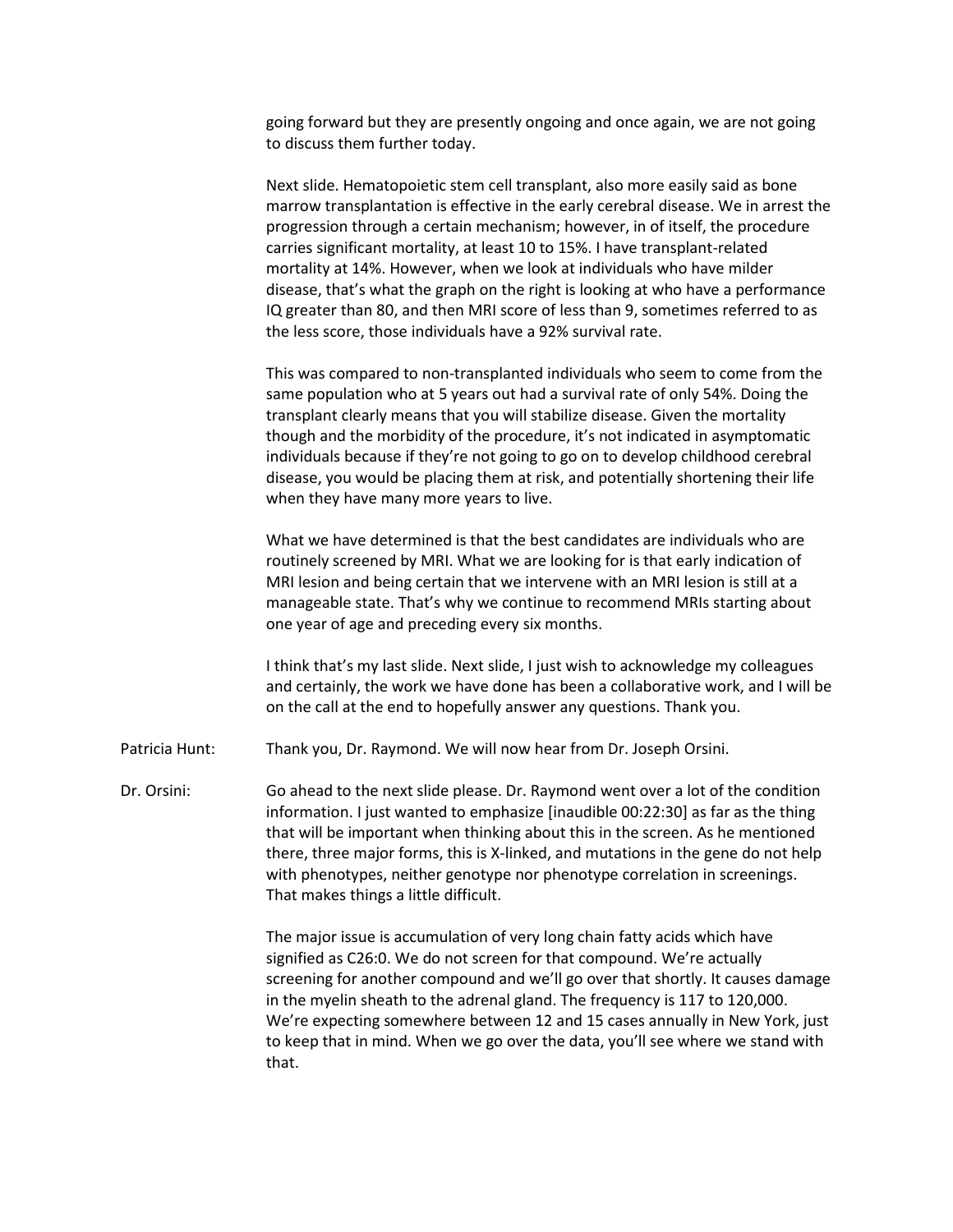If you'd go to the next slide please. The general assay approach for screening is slightly different than the diagnostic lab. As I stated, C26:0 of the very long chain fatty acid is the marker used in diagnostic testing and that's just going to be done with plasma or serum type samples. The screen for dry blood spot, you actually look for lysophosphatidylcholine marker and the molecules are shown down on the bottom of the page.

I am not going to be going into the details of negative ion and positive ion mode testing here but the compound that you're looking at in each of those slides is what we're actually looking for, phosphatidylcholine head, which is at the end of the molecule. It's what differentiates this from the diagnostic screening. The reason for that is that the very long chain fatty acids are found elevated in dried blood spots to the point where there's some overlap with individuals with disease where their phosphatidylcholine molecules are only elevated in individuals that have disease. At least, that's the idea anyway.

Next slide please. Here's where we're going to go over some of the available options. I am sure there are others that people could come up with but this is to give people ideas of the multiple ways of which you can approach this screening. The first is to use HPLC tandem mass spec. By that, when I mention HPLC, I am indicating column chromatography mass spec.

The reason you need chromatography or the chromatography is helpful is when you look at the molecule, the lysophosphatidylcholine molecule in the dried blood spot, there is interfering compounds that no one knows the actual structure for what they are but they overlap in the MRMs on the mass spec test. The accuracy to determine the concentration of lysophosphatidylcholine is not there. You actually have to use HPLC to separate the compounds. At least, that's the idea. This is first record by Hubbard et al. I can provide any references if people want the full references but in this case, if you're going to run, people are typically using a 7-minute chromatography method to separate the compounds and you use positive ion to detect the C26:0 LPC compound.

The second approach that is available and published is to use low injection mass spec, and then follow that with second tier screening, HPLC screen. In this case, if you have a lot high volume of samples and you're able to use a 2-minute run time as opposed to a 7-minute run time. With this method, it's screened many samples. Then, go to a second tier that looks for a reduced number of samples that you would be running via the longer 7-minute HPLC assay.

The third approach which is something that's coming out in the kit form in the future is using neobase tube. Perkin Elmer has been working on it as our understanding. This is for those individuals who are currently running underivatized amino acid acylcarnitines. They'd be able to actually just turn the MRM channel on for the lysophosphatidylcholine and it would be incorporated right into the amino acid acylcarnitine test. This would be very promising for people that are currently running an underivatized method. It will not work on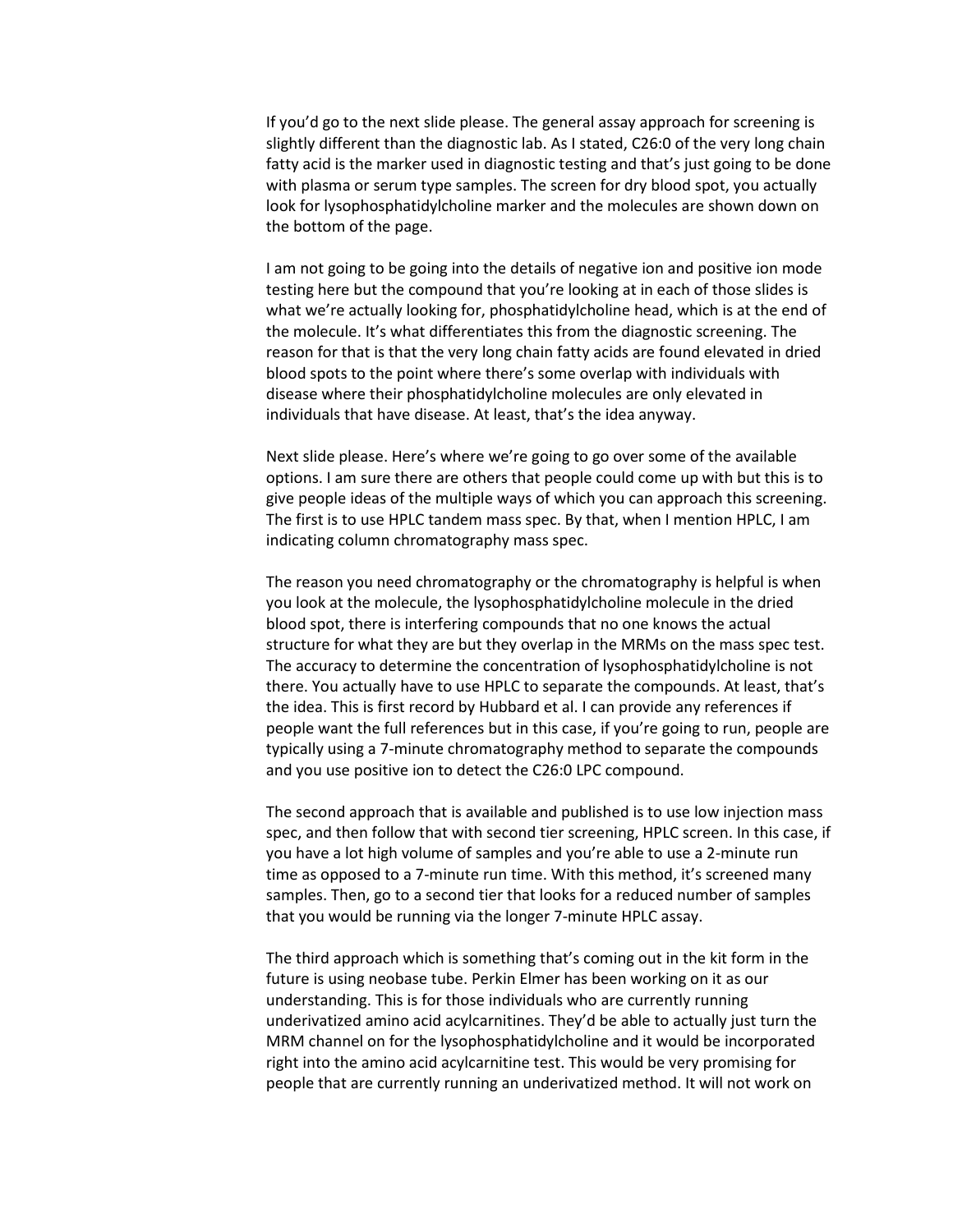the derivatized method because the derivatization procedure breaks down the lysophosphatidylcholine molecule.

Next slide please. A fourth approach is to use HPLC mass spec in a negative ion mode and this is something published by Victor De Jesus and Chris Haynes. Chris Haynes is on the call and would be talking about controls later but this method is also now being used in Connecticut, and it's a little bit faster chromatography, 2 to 3-minute chromatography method, and uses the negative ion mode chromatography. Really, I'll show you some data shortly with how well that method correlates with using the second tier HPLC in positive ion mode but that will be in a couple slides.

The fifth method that I've got that's out and published is to use flow injections. It's actually not published and is to be published. It's first reported by Dietrich Matern from Mayo and this is the approach we're taking. It's to combine flow injection mass spec test to run for ALD with the lysosomal storage disorder screening. In New York, we chose this approach because we already had instrumentation dedicated to running the LSDs for Krabbe testing and Pompe testing. To add ALD was basically take a parallel extract, and combine, and run on the mass spec.

This is an approach that could be taken by states that are planning to run lysosomal storage disorders and ALD, and they'd be able to do both on the same instrumentation, and it works really well. There are some tricks and we'll go over some of the complications with this testing that are general issues with running the test in positive ion mode primarily.

The next slide please. This is just a brief overview of the way we have set up the method. It is the modification and the Mayo method. You take a 300 millimeter or 3 millimeter punch and add 200 microliters of methanol with this deuterated lysophosphatidylcholine internal standard, extract for an hour. We removed a very small aliquot combined with LSD extract. We're taking 25 microliters of that 200. There's lots of material left.

If we're doing this, we can send material for second tier testing or have material left for second tier testing. Sample analysis is about 1 minute per sample. I've got to stress this. We have fairly sensitive mass specs and I think being able to reduce the volume and run at quicker times has been very advantageous with this assay. Then, we follow the screening algorithm which I'm going to show in a couple of slides but I want to go over some of the data that we've got to get us to the algorithm.

Next slide please. This slide shows after running the ALD assay in our early times, we were able to go back to archived specimens that were from known patients with ALD and/or Zellweger carriers. The top of the table shows what we call our ALD 1 through 10 accession numbers. The condition of the individual and then, the actual concentration of the C26:0 marker that we measured on the dried blood spot.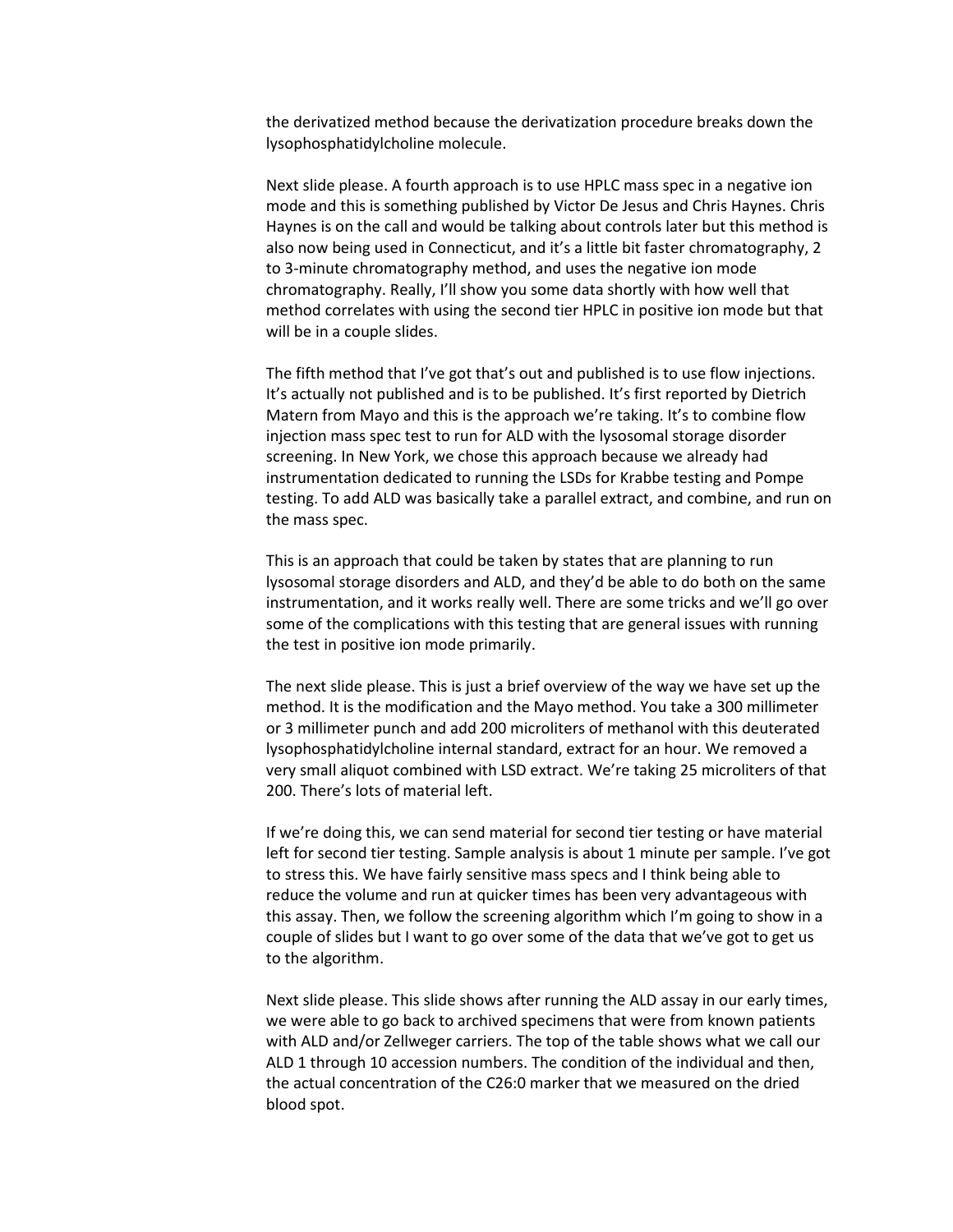You can see in the accession numbers, they go from 2002 at the bottom and 2013. We implemented screening in December of 2013 and we're able to pull these specimens from our archives like I mentioned, and run them with age controls. We've found that the marker was very stable and that the concentrations are more normal or what we see in current specimens if you go back to any of these different age groups.

Where we had a little bit of a wrinkle though, if you look at it, we were also provided some samples from Mayo Group and there were three samples. There was one particular one at 0.48. You see that's the second one from the bottom with the concentration of 0.48. This is all first year measurement, first year positive ion measurement. We set our cutoff at 0.4 because we wanted to be sure we would catch that or detect that 0.48.

It's important to note though here that that child, that sample was actually taken on the child at 7.8 years of age; whereas the other samples that we ran up above were from newborn periods. We felt really confident with our 0.4 cutoff in hoping that maybe there was an age relationship to the sample concentrations in this older kid but we have not been able to actually prove that in any timedependent studies.

The next slide please. Here's some population statistics just to give you an idea of how we do this. When we first got started testing within the first couple of months with testing and piloting, we had an average concentration of lysophosphatidylcholine at 0.22 with a median of 0.21. In a very, actually, quite tight standard deviation of 0.06 figure, this assay, when you look at group samples, one of the things I do every day is we run about a thousand a day, we'll align up the sample concentrations. Per instrument, you see the concentrations vary very little from sample to sample. You'll see a fair number of samples with results above the 0.17 but we don't see very many above our cutoff of 0.4. About 1 to 1.5 per plate of samples tested will be above our cutoff.

If you look at the ALD, the numbers below, what I'm doing is just giving you counts in our lab in our hands, the number of samples you might expect to be below 0.35, below 0.4, 0.5, and 0.6 and so on. You could use this slide to maybe estimate rates that you'd see if the test were to work identically in your lab which may or may not be the case. It would be remained to be seen.

To the next slide please. Based on the data with the positive controls, we developed this algorithm, I think, for most people may know on this call, we also have a third tier test which is molecular testing. Beth will be going more into that, but I'll go into it a little bit later in this talk. The first pass through is to look for anything above 0.4 micromolar. Like I said, that's 1 to 2 samples per plate that we'll see that's elevated that go on for second tier testing.

You can look that we do have a presumptive positive category which means that anything between 0.24 and 0.39 by our test, we'll request a repeat for that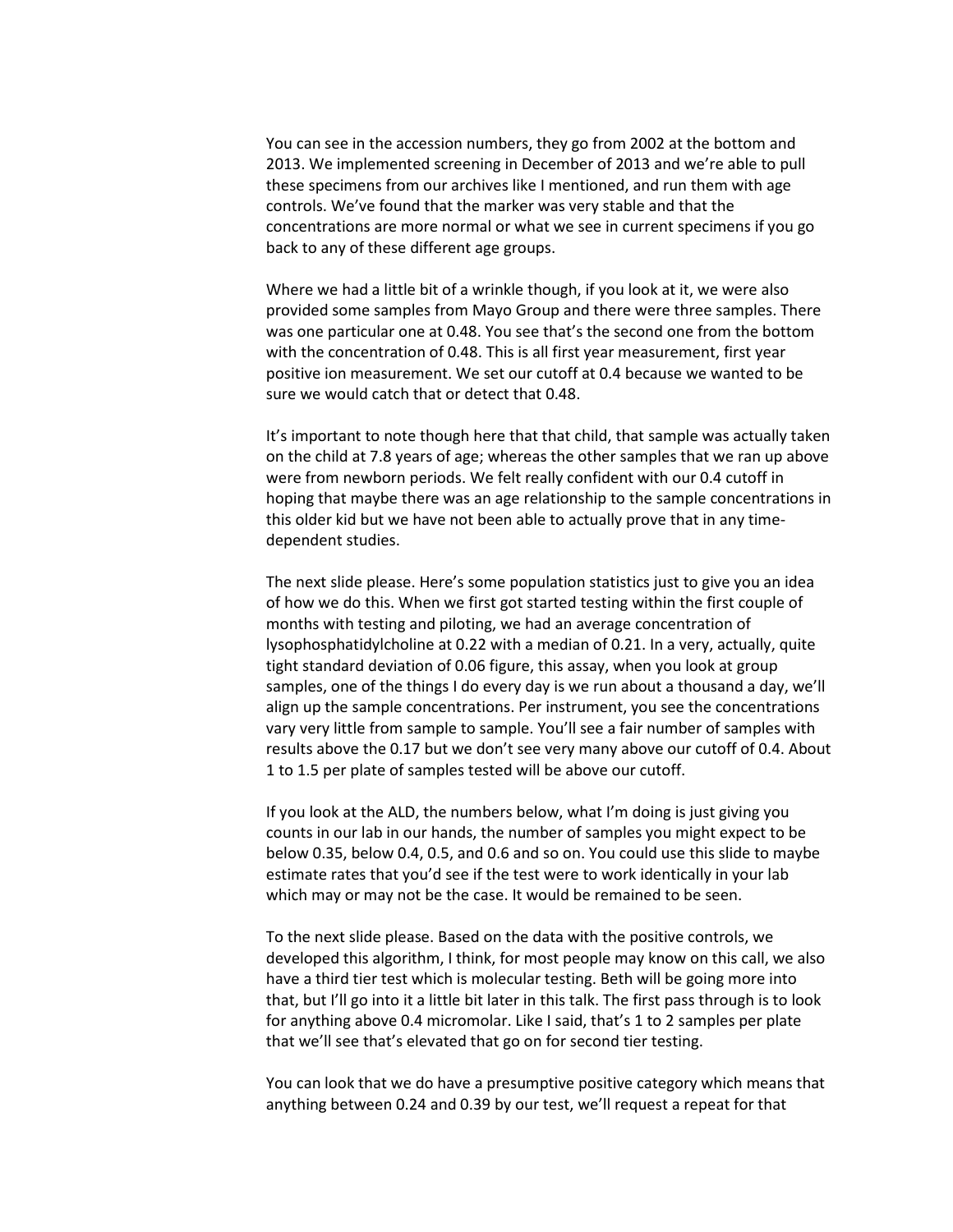specimen. If it comes back and it's still in that range or higher, then those individuals would be referred. If the result is greater than 0.4 or greater than our cutoff, we do perform molecular or DNA testing where we're sequencing the ABCD1 gene but it is for informational purposes only. Individuals that have a second tier test above 0.4 will be referred for follow up regardless of the molecular testing results.

Next slide please. From technical challenges, I'd like to warn people in this. There can be reproducibility issues, and all of these issues are related to the fact that there's an interfering compound that's an unknown in the presence of [inaudible]That you're trying to quantify with using an internal standard. In the presence of that interference, the interference is actually at a cost of aspartic concentration and the measured concentration is actually higher than that of the target compound we're looking for.

Ionization suppression is a major factor in affecting accuracy of the results which means you have to control for that in this test. Anybody that would want to know more about that can feel free to give me a call and I can explain more how we deal with that, but for some of the things we observed early on were age effects. If you're using aluminum foil to cover your plates, we would see the edges of the plates have elevated markers. We had to come up with a type of foil that would seal the plates better. We purchased now a heat sealing foil that Chris Haynes had recommended. This works to really control evaporation because evaporation leads to increases in the interfering compound. As far as the ionization suppression effect, it's magnified as you castrate this sample.

Some of the other things that I am not going to go over but it did affect the linearity of GALC and originally, when we added the ALD test to our LSD, we lost our signal for GALC. One of the tricks you have to do is actually put a little bit of delay [inaudible]

Dr. Orsini: You have to have a delay in between your MRMs for each of the channels you're looking at. As you go from the LSDs to the ALD channels, you need to put a delay in to allow for the instrument to come to equilibrium. Primary reason for that is the ALD marker requires more energy to make a positive state.

> Next slide please. Some of the technical issues are really related to the need for the internal standard not actually matching this interfering compound. Ionization suppression is really the reason or the explanation we've come up with. When people run electrospray mass spec, the whole reason it works is that you have an internal standard that is matched to the compound of interest. In our case, they were matched to a compound of interest that's normally present in low concentrations relative to the interference. As the concentration becomes elevated for that, as it would in a case of ALD, then the results become more accurate because now, you're internal standard actually is an identical match for the compound that is present in the highest concentrations.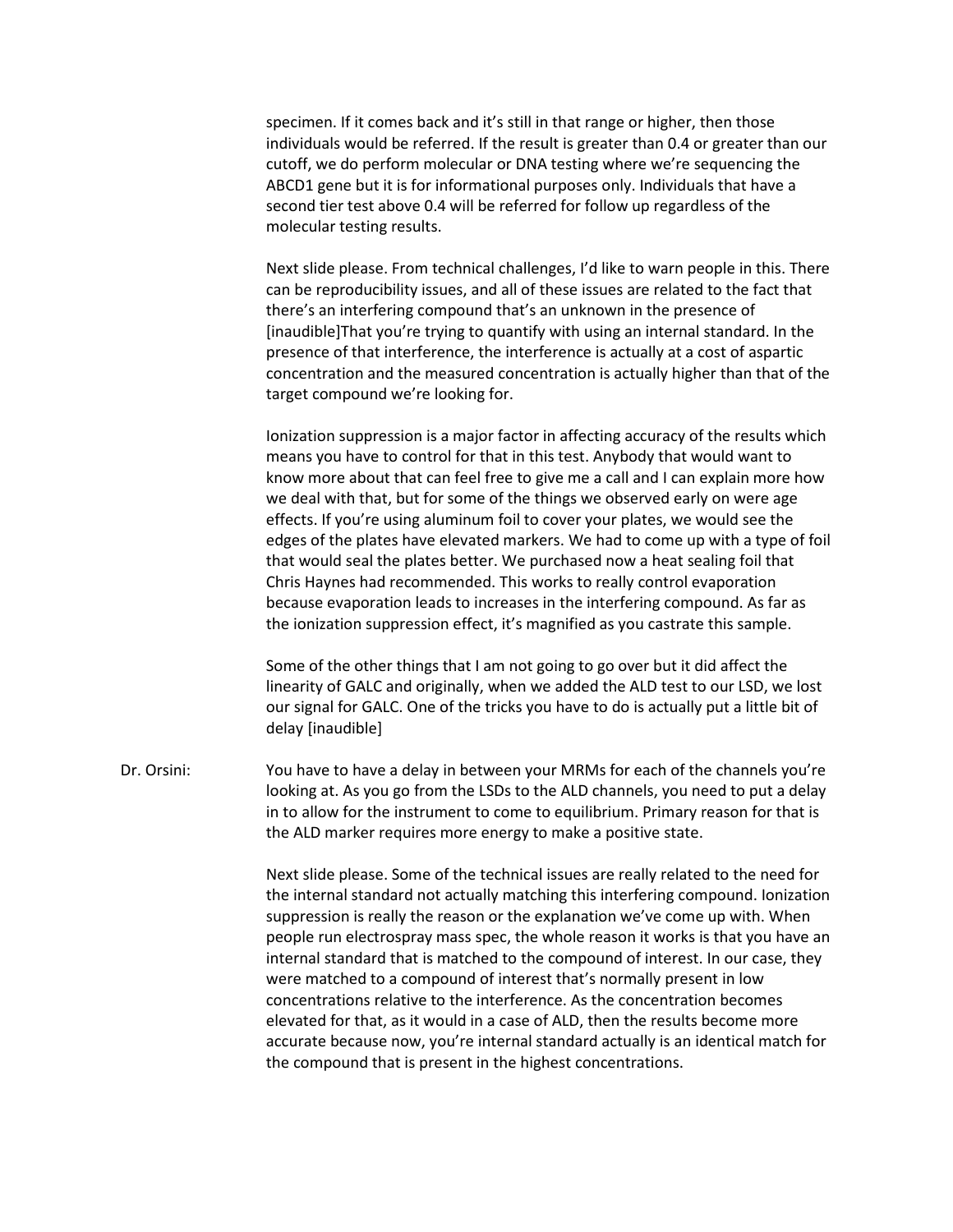If we go to the next slide, it will show some more on this. This slide demonstrates ionization suppression. It was a slide I found on Google, but you can see all the points or the standards are circles and there are some blanks that are triangles. Then, you see unknowns. Those are the squares down at the lower intensities. What this is doing is basically just plotting these intensity on a per sample basis that controls in regular samples. You can see the drop off is pretty dramatic. Factors of 2 to 10, and the force down to 4000, 2000. This is something we observed too. Our blanks are very elevated with internal standard counts that you measure from the instrument. Then, the samples would be quite a bit lower.

Go to the next slide. This slide demonstrates the issue. The best way to think about it is let's just presume that the signal, if you look at the left side of the graph or plot that I have or that I've tried to show, if you had interference and target compounds producing the same amount of signal, and now you add ionization suppression because if those materials are coming from blood, there's other materials in the blood that are going to cause this suppression or signal.

What we observed is that as there's more ionization suppression going on, we actually read higher concentrations of the compound we're looking for. The instrument might read 0.2 when you have a dilution of 25 microliters of solution but if you put 50 microliters, it might read 0.3 or 0.4. Our idea or thought is that this interference doesn't suppress. The signal of it isn't suppressed as much as it is for the internal standard in target compounds.

That's probably the biggest thing we found out in how to [inaudible] I think, it explains a lot of the issues we had is you have to really control for keeping the volume you use for ALD, and the amount of solution you use from an ALD really consistent sample to a sample relative to the whole volume of the sample you're measuring. That suppression effect does cause issues and is something that can be tackled, but you have to be aware of it. What it ends up doing is you'll end up with more positives going to second tier testing but what you'll find is when you go to second tier testing, you may have had a very elevated marker at 0.6 in your first tier and it goes down to below the normal level in second tier. That's how dramatic it can be.

Go to the next slide please. This is actually an example. It's just showing chromatography. If you look at the slides, on the right side, you see a table with first tier results. These are all results above 0.4 where we moved the samples in the second tier testing. Then, you see in the second tier test results that are typically 0.08, 0.1, and that's the normal. A normal concentration for this marker in second tier test is 0.07. That's the actual real value of lysophosphatidylcholine in the dried blood spot or the real concentration with assumptions of blood volume from 3 millimeter punch being taken into consideration.

You can see that there are a couple of samples. One sample was 1.02 down towards the bottom and a red 0.87 on the second tier. First tier and second tier numbers are fairly matched as you go up in concentration but if you read a 0.04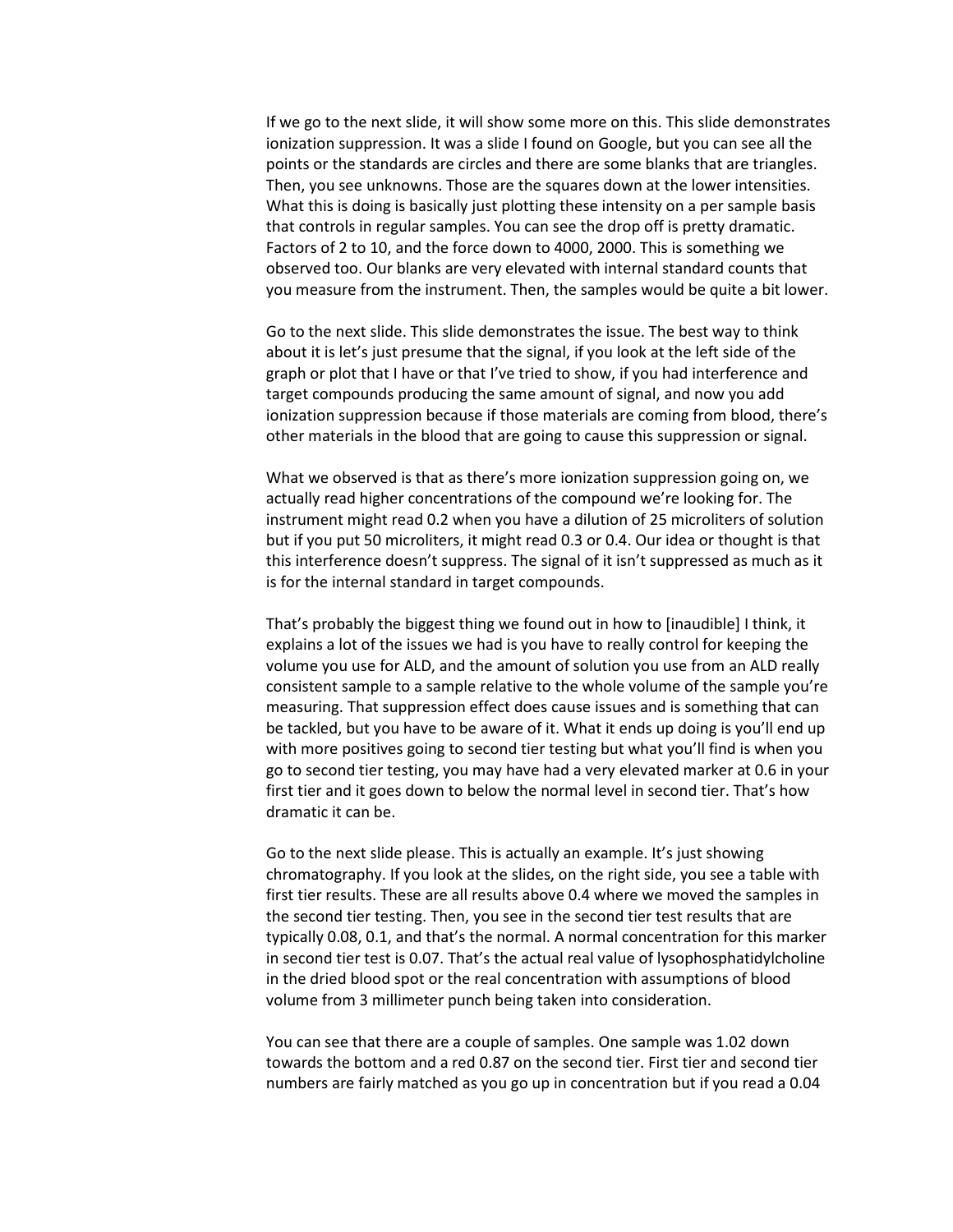or 0.4, 0.5, they can very often be well below the cutoff when you go to second tier. That's just demonstrating the value of HPLC method.

Next slide please. This little slide I wanted to show because I think the original papers that were out were all using second tier positive ion mode to detect lysophosphatidylcholine as an accurate way. This particular assay comparison in showing negative ion mode from test results from the Connecticut Laboratory. What we did is we compared Connecticut results from New York results for second tier, and you can see a very good correlation to the point where I think people may want to consider running a second tier negative ion test as being equivalent for using the positive ion with longer chromatography.

Because the run time is quite a bit shorter, 2 to 3 minutes as opposed to 7, this could be something that for a small volume laboratory, and that's what Connecticut shows where they're running a plate or two a day, you can just tie up an instrument for that day and make the complication of first tier and second tier go away, and basically just have a first tier assay that the run time is fairly equivalent to that you're used to with other tandem mass spec testing. It's important to note though it may be possible to reduce the run times and the positive ion. The gentleman who runs this test, Mark Barresi, has been able to lower it. We haven't proven how well that works but it's possible.

The next slide please. Third tier DNA testing, I don't want to go on to this too much. Beth is going to talk about it but we are sequencing the gene. Like I said earlier, it's not intended to reduce referrals.

The next slide please. Some data just to give you an idea of the numbers that we're seeing for those of you who are faced with screening or going to be screening for this, we've screened 531,000 infants since we started screening in December of 2013. A little more number of males and number of females, slightly more males.

Go to the next slide please. Out of that 500,000 now screened, we've had a total of 47 referrals. One of the things that's really note worthy, I think that's a very low screen positive rate. Of those 47, 18 boys were found to have mutations in the ABCD1 gene, 20 girls. We have a carrier boy which is a little hard to explain. It's a Klinefelter Syndrome which is a double XY chromosome for the boy. It has some 6 cases of Zellweger and an Aicardi-Goutieres Syndrome case.

It's important to note that that's not a disease that we would have expected to pick up with this test. If there's a false positive in the bunch, this is the one that seems to be a potential false positive. We don't have an explanation for why marker was elevated in the screen but it was also elevated in the diagnostic follow up testing. Then, there was an expired child who likely had a peroxisomal biogenesis disorder.

It's important for me to note that all of these cases, the 18 boys, 20 girls, the carrier boy, when they went on for follow up diagnosis that all of them, the very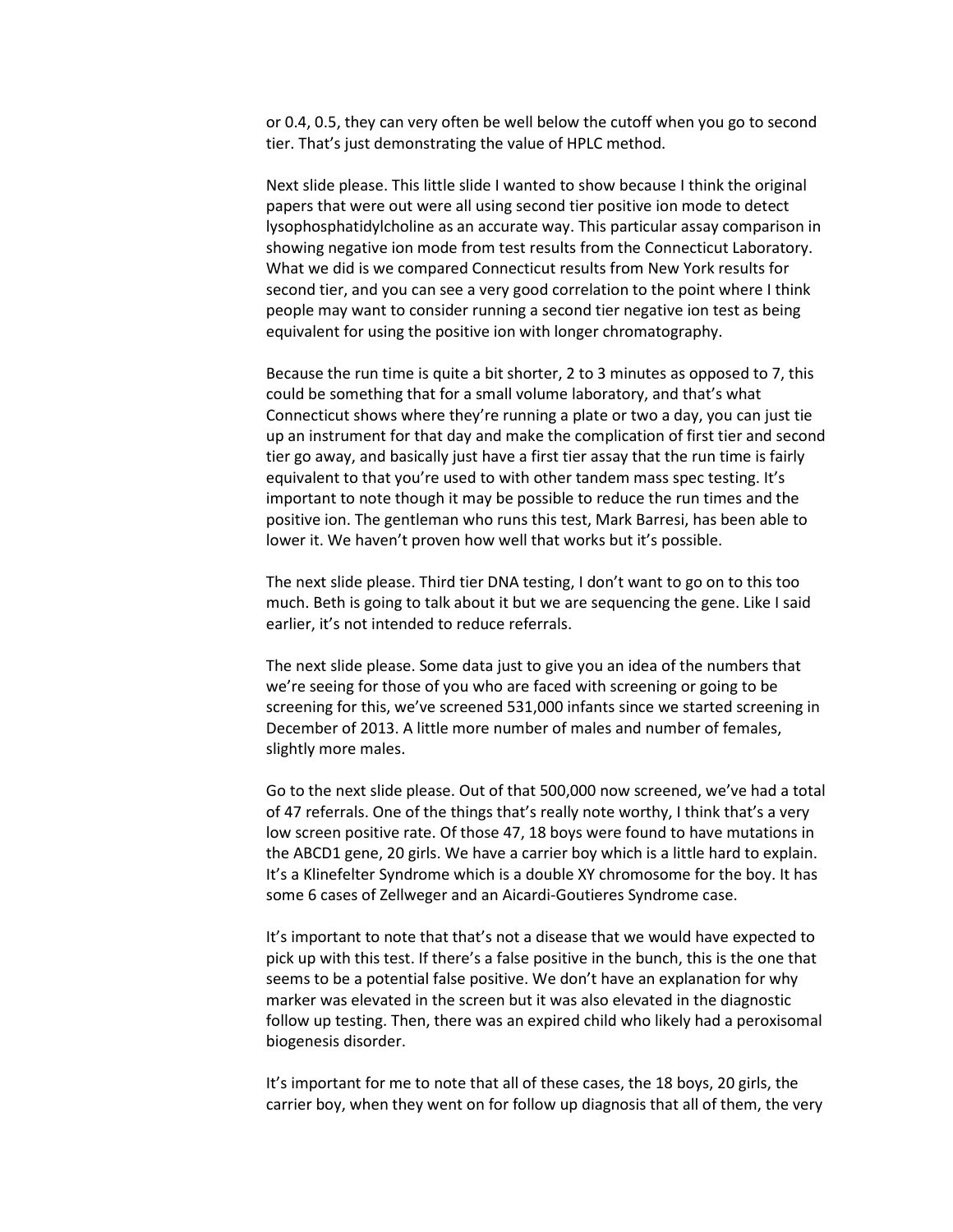long chain fatty acid was also elevated in the serum or serum samples that were tested. This test might be one of the best tests as far as once you go to second tier testing. It really illuminates the false positives and what you're left with are individuals with elevated marker. If they have mutations, then they're likely ALD cases but we'll go more into that.

Go to the next slide please. More data. This just quickly, in the time of ABCD1 screening, we've found 20 mutations thus far. The numbers below don't add up to 20 but we found 20. Some of them multiple times. One is indicated in the middle of this slide were found more than once, except for the new one down at the bottom of pR40, I added that. It was a relatively new mutation found. Then, we've also found 14 novels, 2 novel ones in a single person. That's where it does get tricky. Because there are genotype-phenotype correlations, it's already tricky but there's also a high number of variances of unknown significance in this particular disease. That was known prior to screening.

Next slide please. Some other findings of interest, there was a boy that was going to have to undergo surgery who has spared actually adrenal crisis because the providers knew he had ALD based on screening. They did some testing and did determine that he could have had an adrenal crisis and weren't prepared for that. Identifying the newborn, we found brothers that would be potentially affected, sisters with a basis to identify other family members as well. This is all expected when you're doing X-linked screening.

For those individuals with very elevated lysophosphatidylcholine, one of the first things we do, we look and see are they a NICU or not? If a child is a NICU and they have elevated marker, all of those cases, as far as I remember, none of them would have a mutation in their genes. Those individuals had some other peroxisomal storage disorders and they ended up being the Zellweger cases where the child that had died.

We actually do not wait for the ABCD1 genotype testing to be complete if we see that in individuals in the NICU and has elevated marker based after a second tier testing. We'll go ahead and call that unit and give them a heads up because it seems to be always the case that they've got something that is a proxesomal storage disorder in this situation. As I think I said earlier, second tier testing, the marker is elevated and the dried blood spot has also been found to be elevated in the diagnostic test.

Next slide please. We're getting close to the end. Some numbers are referral rates, 1 in 11,000, roughly 0.09%. The overall incidence is just under 14,000 incidence. In males, 1 in 15,000. The PGD incidence is 1 in 75,000. These numbers, if you recall, I think earlier, I had stated and Gerry stated to 1 in 17,000 was the expected incidence for this disease. Our incidence, it's estimated to be a little higher. I think the most important thing, and I think it's obvious is long term follow up is the only way to really end up knowing the true incidence because we do make an assumption that anybody with all of the boys and all the girls with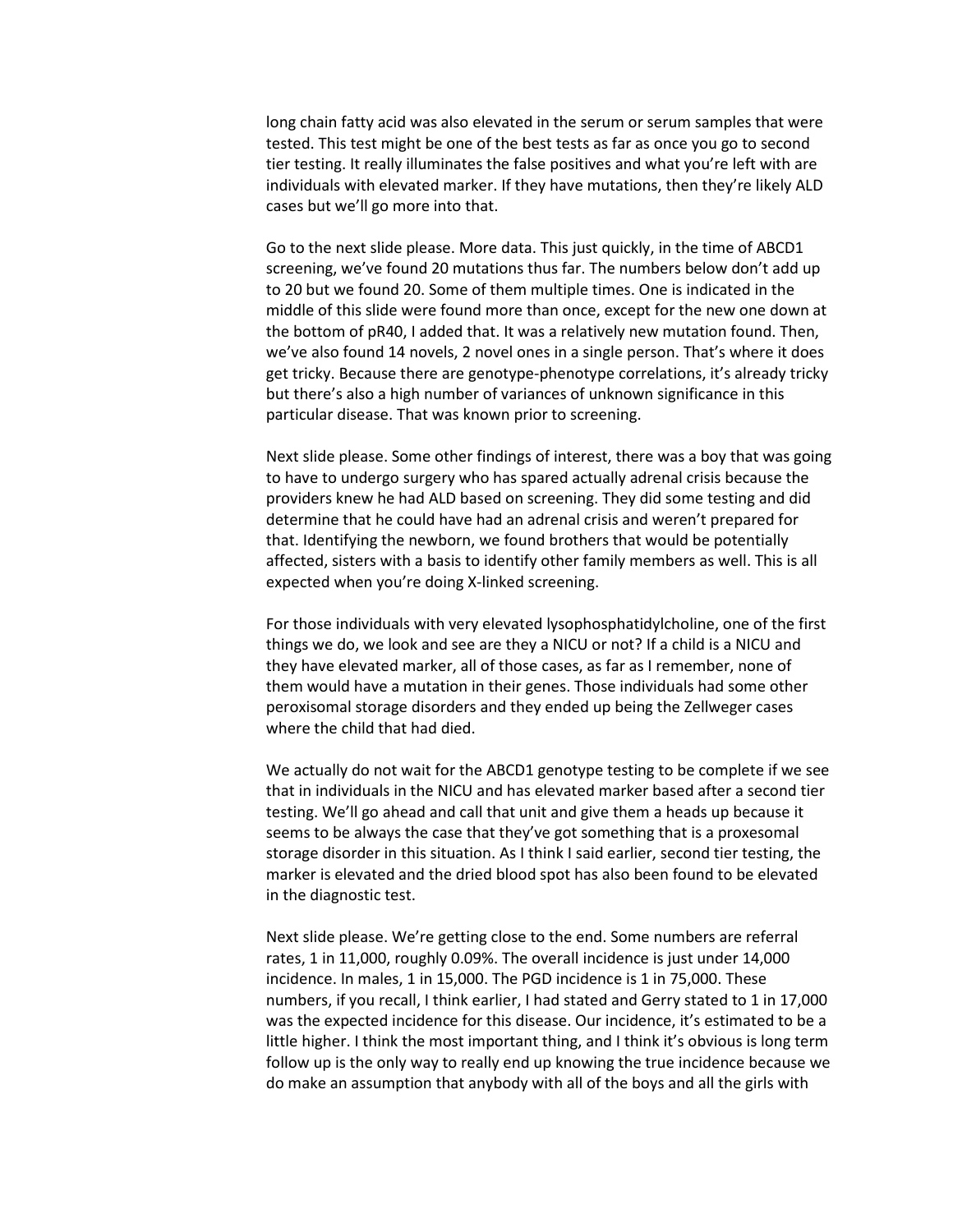mutation and elevated marker that they develop disease at some point and we just don't know whether that will hold true or not.

Next slide please. My list of acknowledgements, those people in the lab, molecular lab, and people who have assisted us in bringing that screening. That's the end of my talk. We'll be saving questions for later.

Patricia Hunt: Thank you, Joe. We will now hear from Beth Vogel. Thank you.

Beth Vogel: Great, thank you. Good afternoon everyone and I am delighted to go over some information in follow up for X-Linked Adrenoleukodystrophy in New York State.

> Next slide please. I'll talk about some potential outcomes from a positive screen which I think you heard a little bit from Joe. Go over the diagnostic algorithm from surveillance considerations for treatment, to counseling considerations, long term follow up, and have some educational materials.

Next slide please. Joe just went over this in detail. Just to bring us all back on the same page, in New York State, we screen for yield ALDs in a three-tier method. The first and second tier both look at C26:0 and the third tier is sequencing of the ABCD1 gene. As I go through diagnostic algorithm, keep in mind that there's a different laboratory protocol. It may change where you begin your diagnostic process.

Next slide please. From a positive screen. There's three different potential outcomes. You could have a boy with x-linked adrenoleukodystrophy, a carrier of x-linked adrenoleukodystrophy, or another peroxisomal disorder besides x-linked adrenoleukodystrophy that's also identified by the screening test.

Next slide. If a baby has a positive screen for adrenoleukodystrophy, the follow up staff in New York State will notify the pediatrician, the hospital of birth, as well as the specialty care center. The baby is brought in for diagnostic evaluation. The initial visits is with either genetics or neurology. There are nine metabolic specialty tier centers across New York State. For one of our centers, it works better to have a neurology performing the initial consultation for ALD referrals. Certainly, we encourage our centers to do what works best for them. The diagnostic algorithm is followed by the centers and additional management recommendations are made.

Next slide. The diagnostic algorithm was developed by a group of metabolic specialists from the specialty care centers across the state, as well as Dr. Raymond working with us on this. Our goal was to answer the question, "Does this baby have ALD?" and to recommend a minimum lab work and evaluation if necessary to answer that question.

Next slide. In the interest of time, I am not going to go through every little box on this piece of paper. My goal is for you to start at the very top and look at where it says positive newborn screen tier one and two. Just to orient you, the starting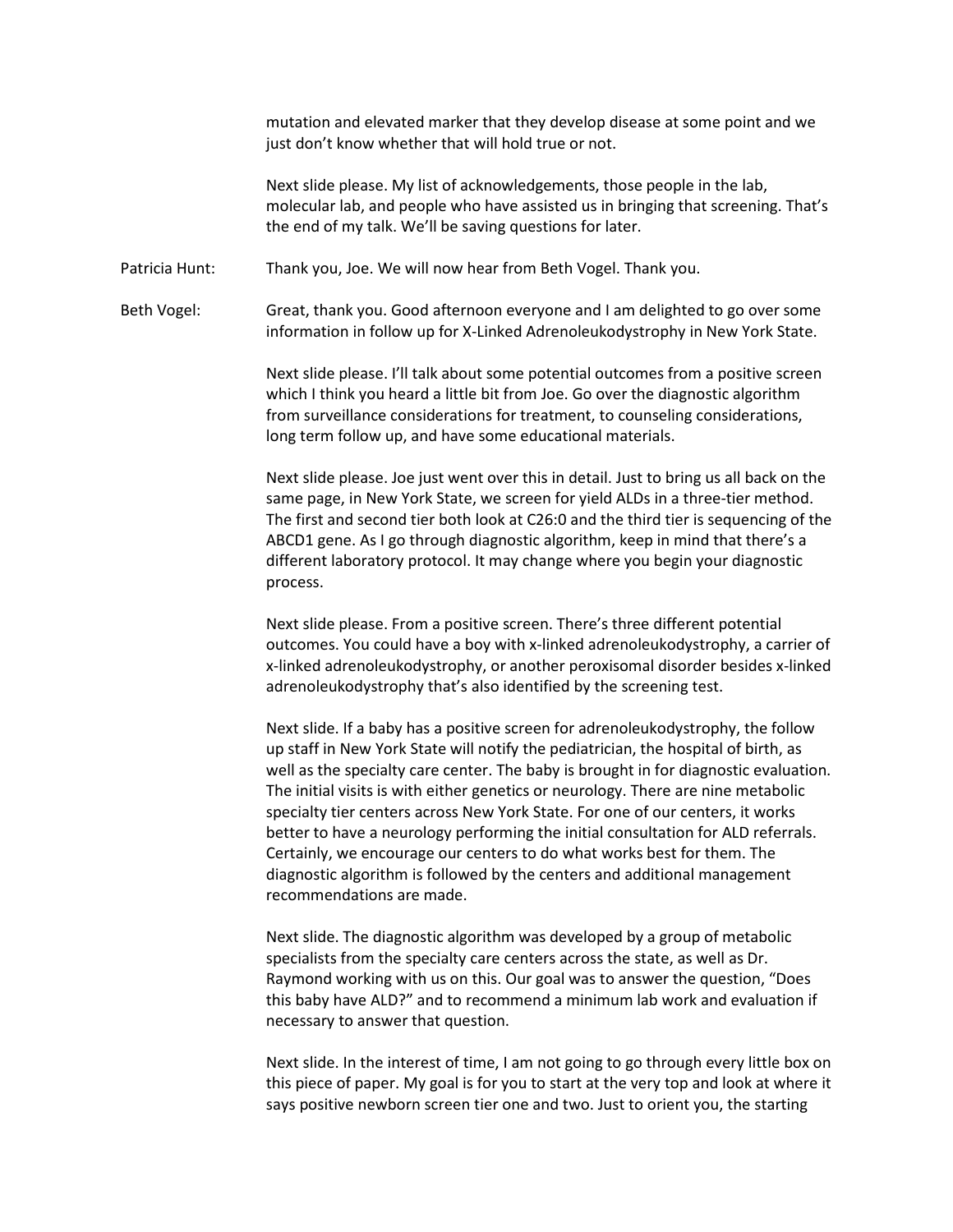point is a baby who has had a positive first and second tier. Then, for the diagnostic algorithm, you would break into two separate groups, the babies who have a mutation and the babies who don't. It becomes a pretty straightforward diagnostic algorithm. At this point, for babies who have a mutation that they are likely a male who has x-linked ALD or a female who is a carrier. If there is not a mutation found on the screen, in theory, it could become a very complicated evaluation where they need multiple tests done in order to get to a diagnostic point.

Next slide please. Let's look more closely at a baby boy with a mutation in ABCD1. This is looking more closely at what you would have seen on that diagnostic algorithm. This would be a baby boy who needs to have another sample sent into the newborn screening program, as well as very long chain fatty acids ordered. Both of those are to confirm that in fact the correct baby was brought in to see the metabolic specialist, as well as to verify the finding in the screening laboratory. The maternal sample is also collected if the mom consents to have carrier testing.

When that gets to our lab, both Joe's lab test the C26:0 LPC, as well as the molecular testing is done to see if mom is in fact a carrier. Additional at-risk family members for this baby boy are offered testing. If it's a sibling and we have a sample in our lab, and it's been the parent's consent, we will pull that sample and test it for C26:0 as well as the mutation.

The likelihood of that happening hopefully will go down over time as we will have tested siblings already, but in the beginning, there were many older siblings who had not been tested because it was a new assay. Those baby boys are referred to genetics, neurology, and endocrinology. As I've said before, they typically start with genetics, but in one case start with neurology, and then follow up with the appropriate specialist for additional management recommendation.

Next slide please. A baby girl with an ABCD1 mutation, her parents are referred for genetic counseling. A confirmatory sample and parental samples, of course with consent, are sent to the newborn screening program and testing is also offered to at-risk family members for that female. As Joe mentioned, we have had boys in the family who have been identified with undiagnosed ALD through their carrier female relatives who screened positive. For those of you who listened to the Secretary Advisory Committee Meeting or who were there, there was one gentleman who spoke about his personal experience with his niece being identified through New York State Newborn Screening.

Next slide please. I included a little bit of information about carrier testing in females. That's because this is a question that we've had ourselves here in the newborn screening program, as well as a question that has been posed to me by other newborn screening programs that are considering now adding this condition.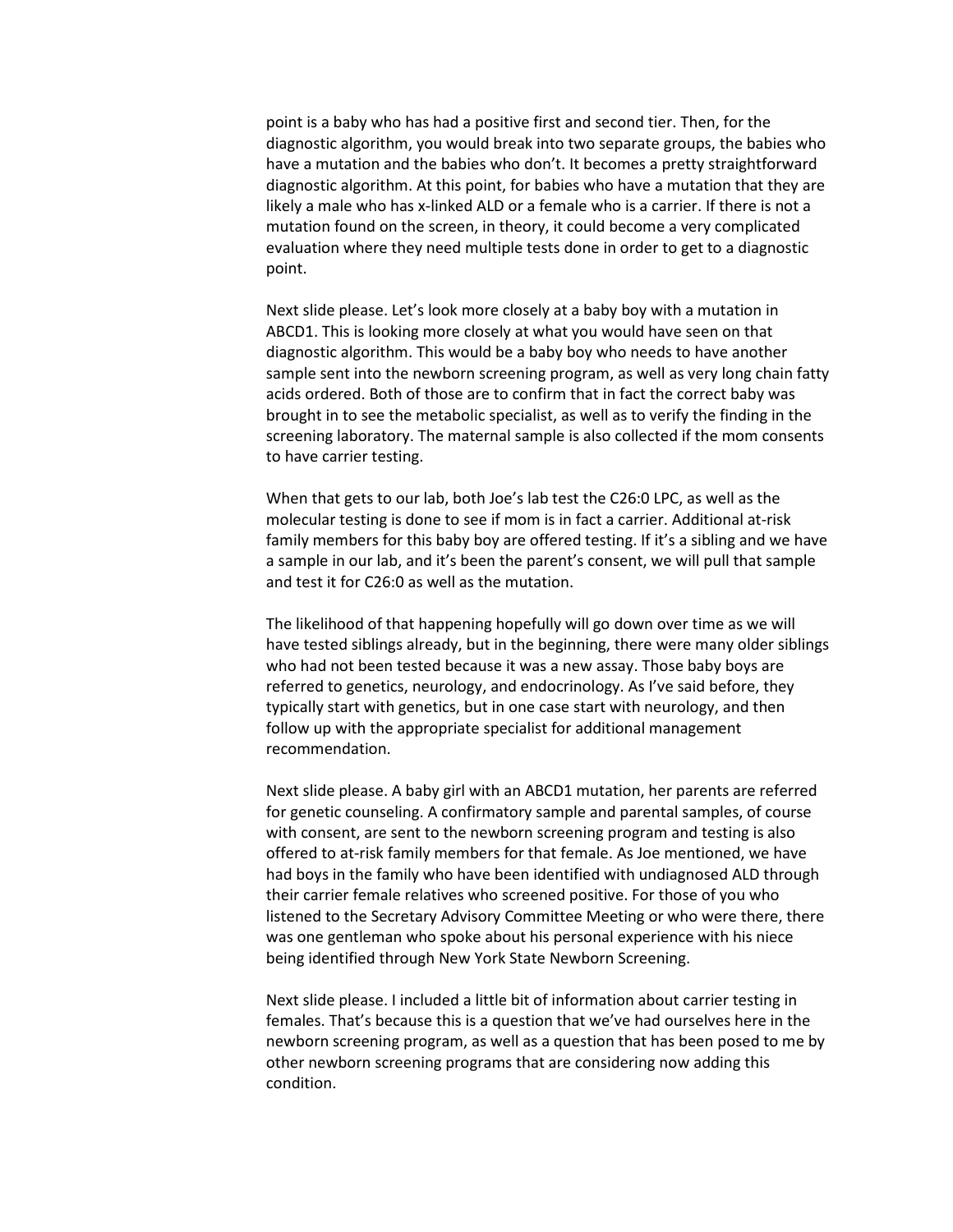Typically, carrier testing in a minor female or in a minor in general, in this case it's female because it's x-linked, is something that is discouraged. However, in the newborn screening testing, it poses a challenge. It's logistically very challenging to screen only males through the program. With our sample volume each day, it would be an extremely challenging task for the accessioning group to separate and accession those samples separately and order different testing.

There's also a chance to identify other peroxisomal disorders in the female population. Even though that's not what we're screening for, that is still information that can be given back to their healthcare provider. Then, also, there's chance to identify effective but undiagnosed males in the family. It's information that can be gathered through screening both males and females.

Just a little subpoint that carrier testing for other minor female relatives. I talked about if there's a brother who was not initially screened because he was born before screening started, we'll pull and test his sample. We do not follow that same approach for minor female. We will not pull and test their sample because at that point, we can choose not to test the sample and it's not something that's happening as part of the screening process. There has been some clinicians in the state who have ordered carrier on minor female siblings and that has been to evaluate their suitability as an HTT donor in the future.

Next slide please. The next part on the right side of the diagnostic algorithm we looked up which I referred to as the more complex side are the babies without an ABCD1 gene mutation. I think Joe mentioned this already but if there's a baby in the NICU, our follow up staff does not wait for the molecular results to make the initial referral notification. That's made as soon as we get those results. That's going to change to our protocol and the lesson learned from screening that those babies have turned out to be a peroxisomal disorder and in cases that's been useful information for the NICU to have is they're trying to figure out what's going on with a sick baby.

For those cases, there's a couple of different possibilities. One of them is an unidentified ABCD1 deletion or duplication which would not be detected by our sequencing molecular assay or in other peroxisomal disorder like the Zellweger Spectrum Disorder. When the baby comes in for their initial visit, very long chain fatty acid and plasmalogen are ordered, additional molecular testing may be needed if they are considering an ABCD1 deletion or duplication to be a possibility. I can say that even though in theory, the diagnostic algorithm for this group can become very complicated, in practice in the last two years, we've really seen that the diagnosis has been straightforward based on the clinical presentation and that most of these babies have ended up having a peroxisomal disorder.

Next slide please. The end of short term follow up for New York is when they have a diagnosis reached for the baby. We collect from data on those cases through a diagnosis form. We collect the results of the very long chain fatty acids, the results from plasmalogen. If any fibroblast studies were needed, we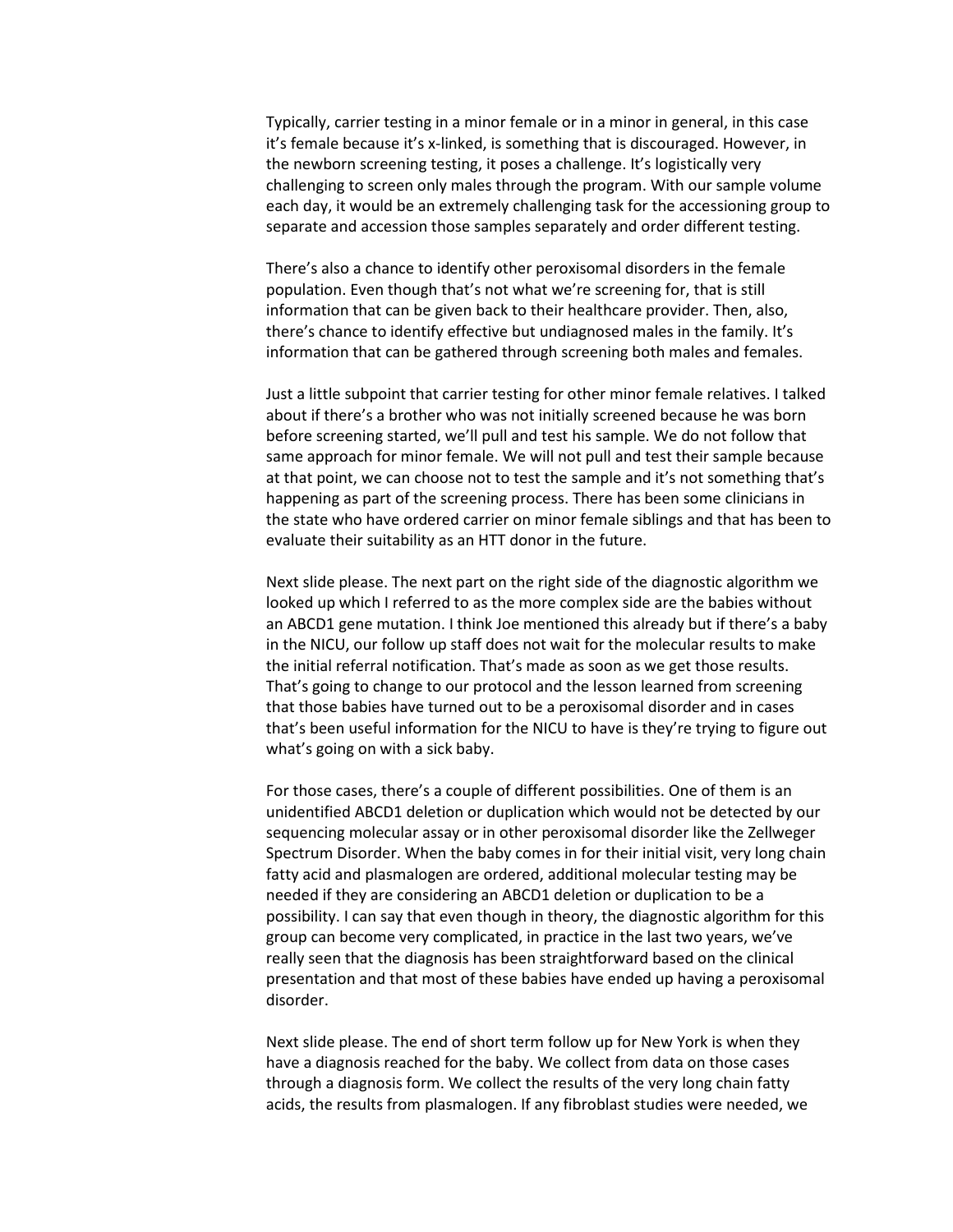collect that. If any other genetic testing was done, and then also a description of the clinical findings. We are happy to share that diagnosis form with any other states that are interested in having that if they're considering furthering their screening tests.

Next slide please. For these next slides, I wanted to briefly touch on the surveillance protocol. Dr. Raymond talked about this as well. If you can see, we published some information about both the diagnostic protocol, surveillance protocol, and treatment guidelines. A group of metabolic specialists from across the state, as well as Dr. Raymond and several our staff here at the Newborn Screening Program, work together on developing these protocols before we started screening so that we have a starting point to ensure that every baby who's been positive was getting a minimum evaluation across the board that was the same.

An important point to make is that ongoing evaluation of this protocol is very important. In fact, we've already some changes. This group that worked on this has met a couple of times both in person and on the phone to discuss the actual practice of implementing the protocol.

Next page. The surveillance protocols that the group came up with are at different time frames. First, at the time of diagnosis. Then, for asymptomatic boys and childhood. Then, for asymptomatic men and after age 18. It's important to note that once a boy or man develops symptoms of adrenoleukodystrophy that this protocol would not be something to follow anymore. That would be based on what their clinical status and their symptoms are at that time.

Next slide please. At the time of diagnosis, entering the practice for endocrinology and neurology, as well as receiving genetic counseling is important, as well as having some baseline endocrine labs done. The endocrine group in New York State is working closely with us now to look at interpreting those results in the newborn, as well as treating and looking at what the best testing would be. We may have more to come as that group continues their discussions now that they've had these 18 boys that they've started ordering testing on.

Next slide please. For asymptomatic boys, it looks more complicated than it is but during childhood, they need to have labs done for endocrinology and see their ACTH and cortisol every six months, as well as meet with their endocrinologist at least once a year. Then, they need to have a brain MRI done initially as early as 12 months. That's a change.

Initially, this protocol said six months, and we've learned through talking with the metabolic specialists that 12 months, in fact, will work much better for them, and not miss cases of boys who would not a transplant sooner. Then, have another MRI done at each 24 months. Then, from 36 months to 10 years to have more frequent MRIs because of the higher chance to develop cerebral disease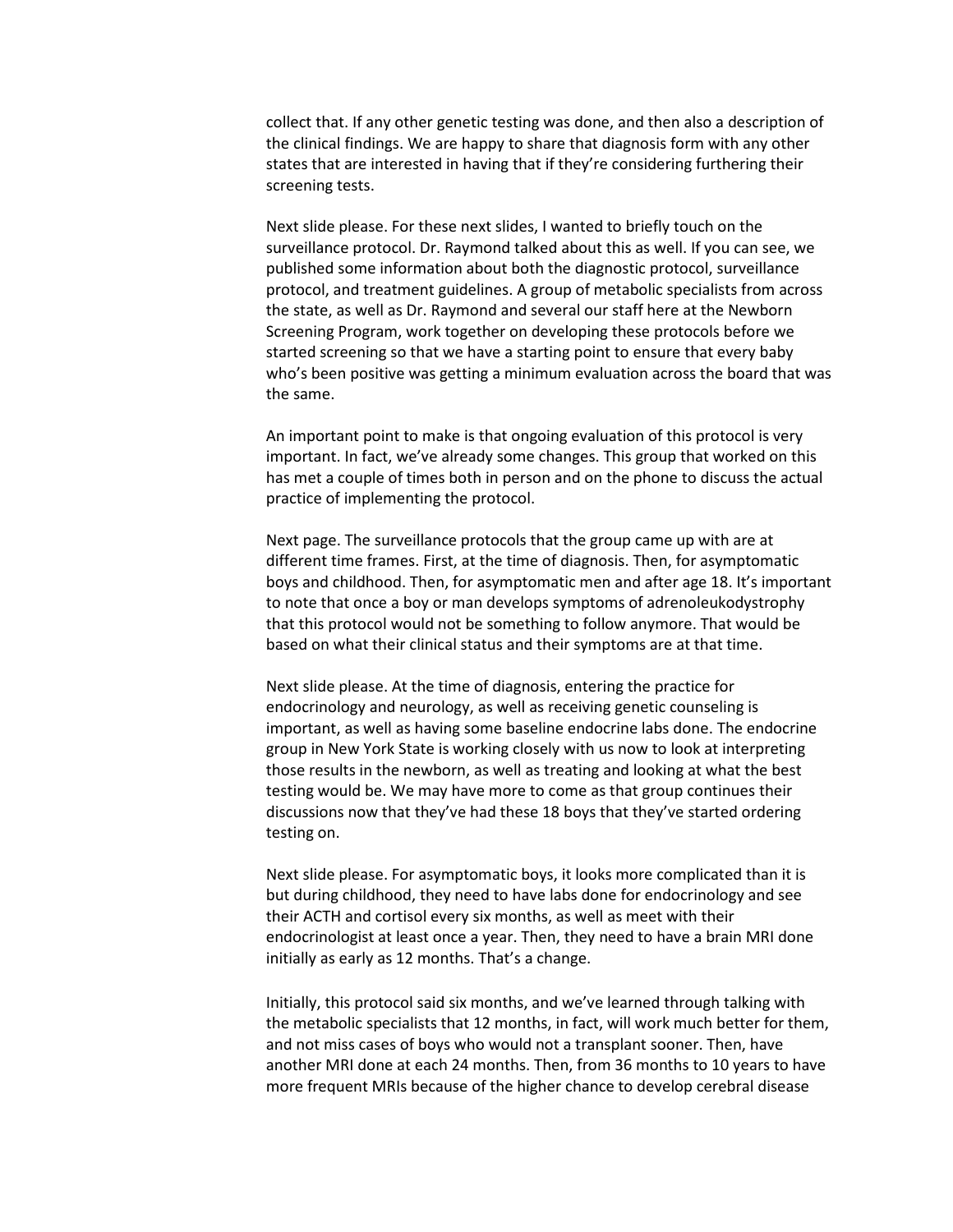during that time. Then, to have an annual MRI done thereafter. Then, to continue meeting with genetics for counseling and evaluation as needed.

Next slide please. Then, even though there's quite some time before this is in practice, we wanted to be able to discuss with families what they could expect if their son in fact did not develop symptoms of ALD before he turned 18. That would be to continue meeting with endocrinologist every year and have annual labs done, as well as continue to meet with them or the neurologist can have an MRI done annually as well.

Next slide please. Dr. Raymond went over this well so I'll only touch on it very briefly that a transplant is recommended during early stages of disease due to the mortality rate. A lesson learned for us is that an MRI should be read by a neurologist specializing in ALD before going to transplant. The ALD MRI score should be greater than 1 and less than 9, and a performance IQ of greater than 80. If these criteria are met, that's a boy or a man who should be referred for a transplant or at least considered.

Next slide please. Just quickly, the molecular testing consideration, can the screen be performed without molecular testing at the newborn screening program? As Joe said, it's not intended to reduce the rate of referrals. There are benefits that we've seen through the process. It can reduce the diagnostic odyssey for the family by allowing for a targeted counseling session at the initial visit. It reduces the time burden for the clinician so that every referral that comes in doesn't need to have as many higher authorizations and just long drawing out timeframe to having an answer for the family.

Also, it allows for rapid identification and testing of at-risk family members. We've had boys who are between that high-risk 36 months to 10-year age frame where even though it wasn't an emergency for the boy who initially screened positive, for his brother, it's very important to move quickly. It also provides information on the performance of the screening test to the newborn screening program. We can look at, as Joe has showed you, this great data of how many of the boys who screened positive in fact had a mutation in the gene.

Next slide please. Just a few quick genetic counseling considerations for part of the process of management, it's important to consider that family members can be identified and should be counseled now that we are talking about an [inaudible] condition. Joe also mentioned that we did have a male with Klinefelter Syndrome.

There's also a chance to find females with Turner Syndrome who in fact have ALD, as well as a chance through carrier testing to identify non-paternity. Identification of the carriers and males with AMN leads to some psychosocial considerations like grief, anxiety, depression, despair, as well as consideration for things like life and long term care insurance. The group of genetic counselors across the state who are meeting with these families decided that as a group, we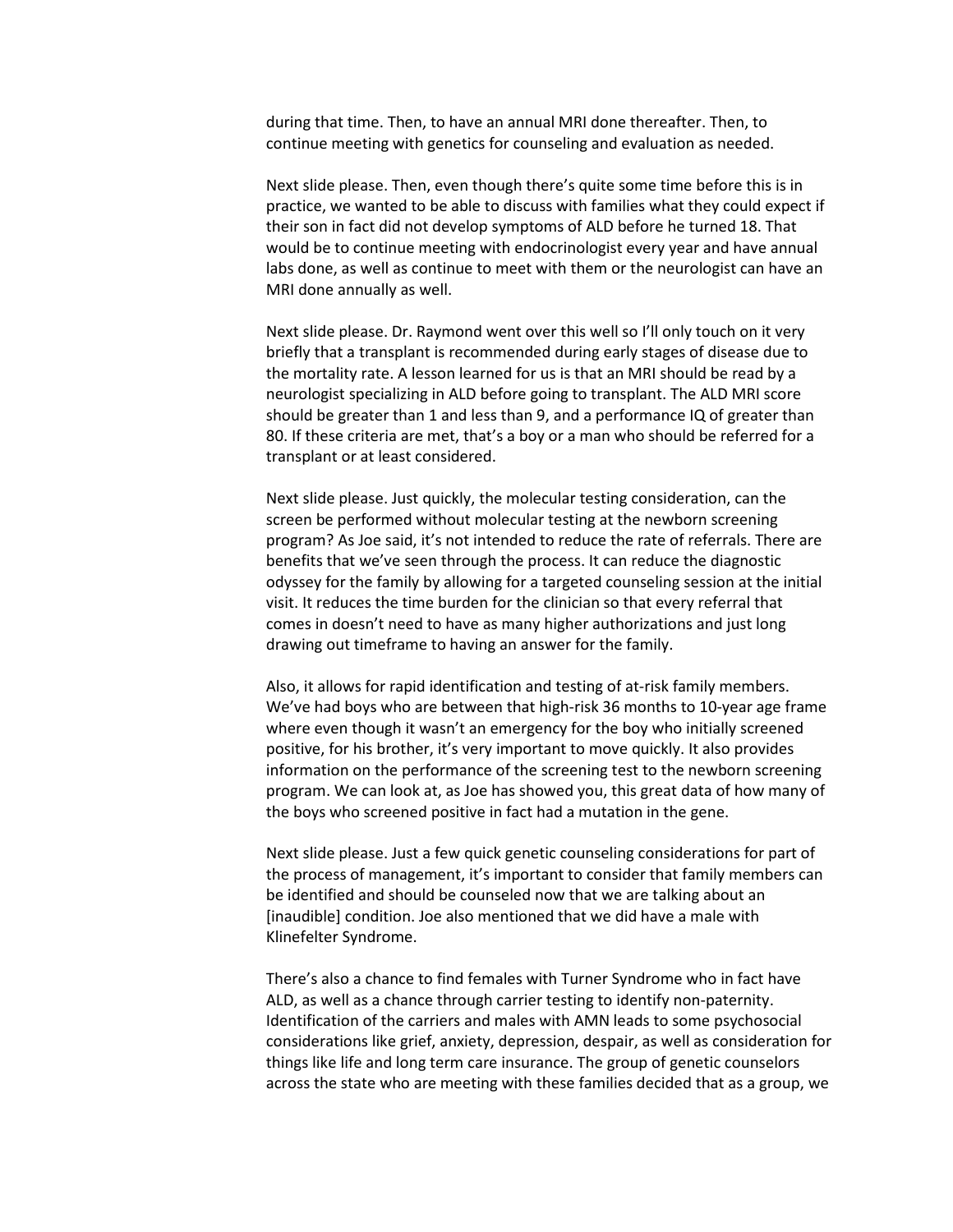would only give results to fathers with AMN in person. It's part of our plan to address this concern.

Next slide please. I'm running out of time but I just wanted to show you a hypothetical family where the arrow is would be the initial boy identified through screening and his mother is one of three siblings. It could turn out to be a family where her brother actually has ALD or more likely AMN and not been aware of that. Her sister is a carrier and has a son who was not previously aware of his diagnosis as well.

As you can see, a family, it can become quite complex and take quite a bit of time in the clinic to work through the family history and at-risk individuals was carefully considering things like life and long term care insurance, and as well as the chance that there's individuals who will in fact develop disease but are asymptomatic, as well as providing a lot of support to the family because they need to be talking with their family about the initial diagnosis and their newborn by the time when they're also having a newborn and providing a lot of support for that process is important.

Next slide please. Very briefly, long term follow up is something that we believe is really important. There's a lot of steps that need to happen for us to do that but we did work as a group to determine data elements and are close to being able to collect long term follow up data on the boys who are identified with ALD through the screen

Next slide please. We also developed educational materials. We have separate materials for the different scenarios on our algorithm. If you can see, this is a baby boy who has a gene mutation and the information is targeted to that scenario. We are also happy to share any of our educational materials with other newborn screening programs or clinicians.

Next slide please. I just would like to acknowledge the group that works on developing all of these protocols and guidelines, and as well as Dr. Raymond who work very closely with us. Next slide. Thank you so much for you time. There's my contact info. Right now, we're saving questions for the end but also feel free to get in touch with me if you have any questions after the call. Thank you all.

- Patricia Hunt: Thank you Beth. We will now move on to Dr. Chris Haynes. Thank you.
- Laura Russell: Hi everyone. Looks like we're experiencing some technical difficulties. We'd be happy to take questions at this time. You can press star seven to unmute yourselves and you can also type your questions in the chat box. We do have a question in the chat box. It's for Joe. Do you know where Perkin Elmer is with their kit?
- Dr. Orsini: No, I do not. I have not gotten an update. I think it's something by year end but I wouldn't be quoted on that.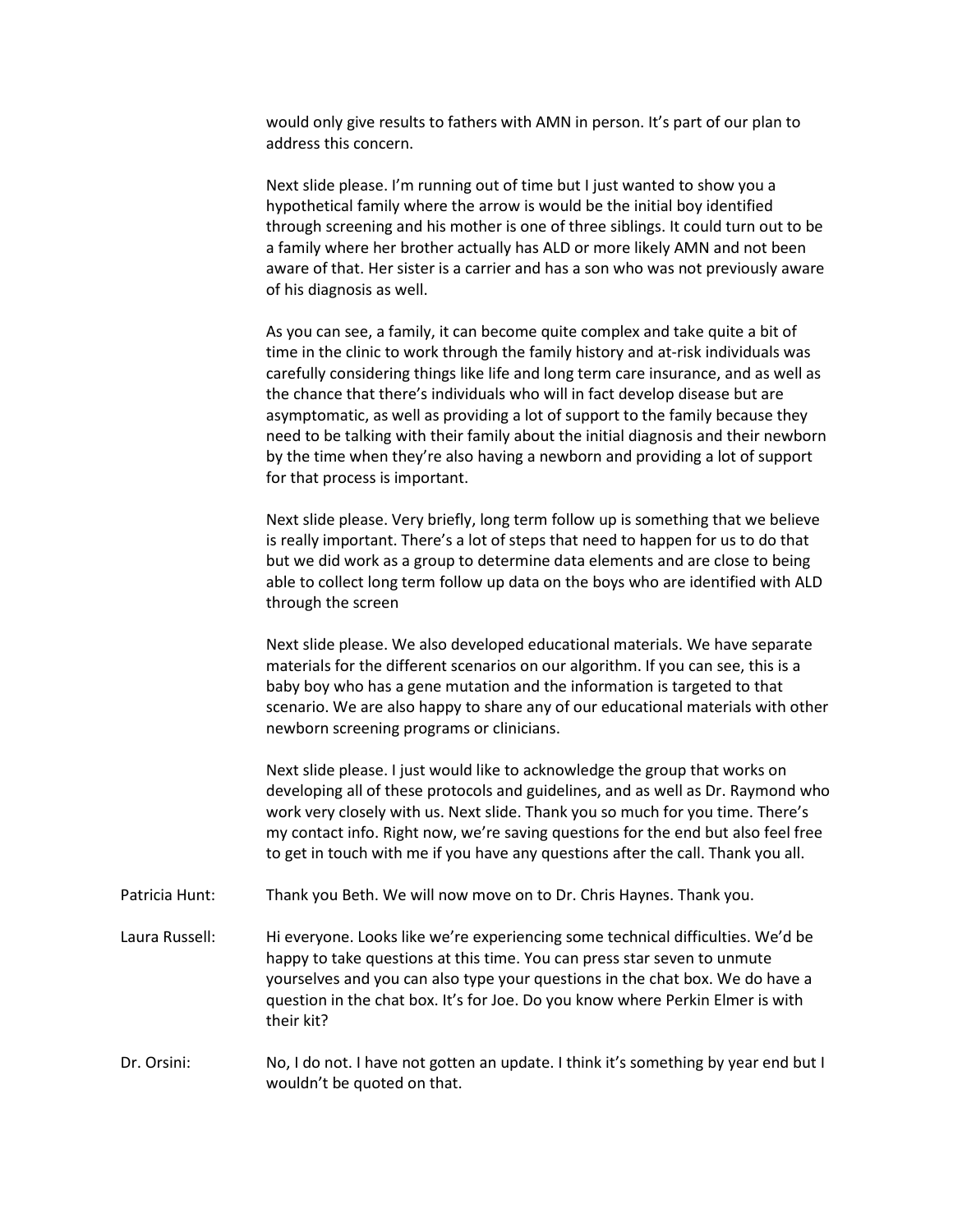- Patricia Hunt: Hi, Joe. This is Patty. I wanted to ask, are there any unintended consequences that you identified through your experience so far?
- Dr. Orsini: I think one of the things that have come up for us and Beth eluded to it as well, I think the second tier test, the accuracy of the second tier test puts us in a little bit of a bind, I guess, because if we measure the average individual has concentration of marker at around 0.07 to 0.1, somewhere in that range, we ended up with this presumptive positive range being somewhere 0.24 to 0.4. Sometimes, we will see females with markers that's elevated but it's not within that cutoff range. I know that's a little bit of ethical dilemma that we have. That's one thing.

The other unintended consequence that's more affecting the docs on the outside is families are anxious when they have a screen-positive boy. It's almost the opposite of what you expect. They're trying to push to get early treatment and that can be problematic for them. I think it's one of the reasons why we're moving towards doing MRIs not until a year of age and not having it sooner is just to recognize the natural history of this disease and the individual not developing symptoms that would require early treatment. That's one of the more tricky things that we didn't expect. I don't know if Beth has any.

Dr. Haynes: Thank you APHL for giving me the opportunity to present my slides. Next slide please. I just want to give everyone a little bit of insight about how we prepare the QC and PT material for X-ALD here at the CDC. We start with a positive red cells. We buy this from Tennessee Blood Services. We wash the red cells with saline. Separately, we filter and sterilize our serum, and combine those two products, and we just hematocrit the 50%.

> We then freeze that blood at minus 20 for a week or two. What this does is it burst all the red cells. We get a product that we call life blood. We bring that out the day before it's going to be spotted. The filter paper that we prepare this on is either Whatman or Ahlstrom. Then, we buy our Lyso PC Reagents from Avanti Polar Lipids. We buy them as powders and prepare them in methanol at about 1 mg per mill. I'll have a little more to say about that concentration in a moment. Then, we dilute it down to 0.4 micromolar for comparison to the internal standard and that's a stop check to make sure that we've prepared our stocks correctly.

Next slide. Thank you. Some of the lessons we've learned along the way are that you really cannot prepare these stocks at a higher concentration than 1 mg per ml if you're using methanol. You can make them at higher concentrations in chloroform but chloroform added to blood is not a pretty picture, and it didn't lead to blood spots that were acceptable. Even at 1 mg per ml with methanol at stocks, LPCs have to be added slowly drop-wise to the blood with vigorous starting to prevent clots, and you have to stir while you're spotting on the paper to ensure homogeneity from the first to the last card during production.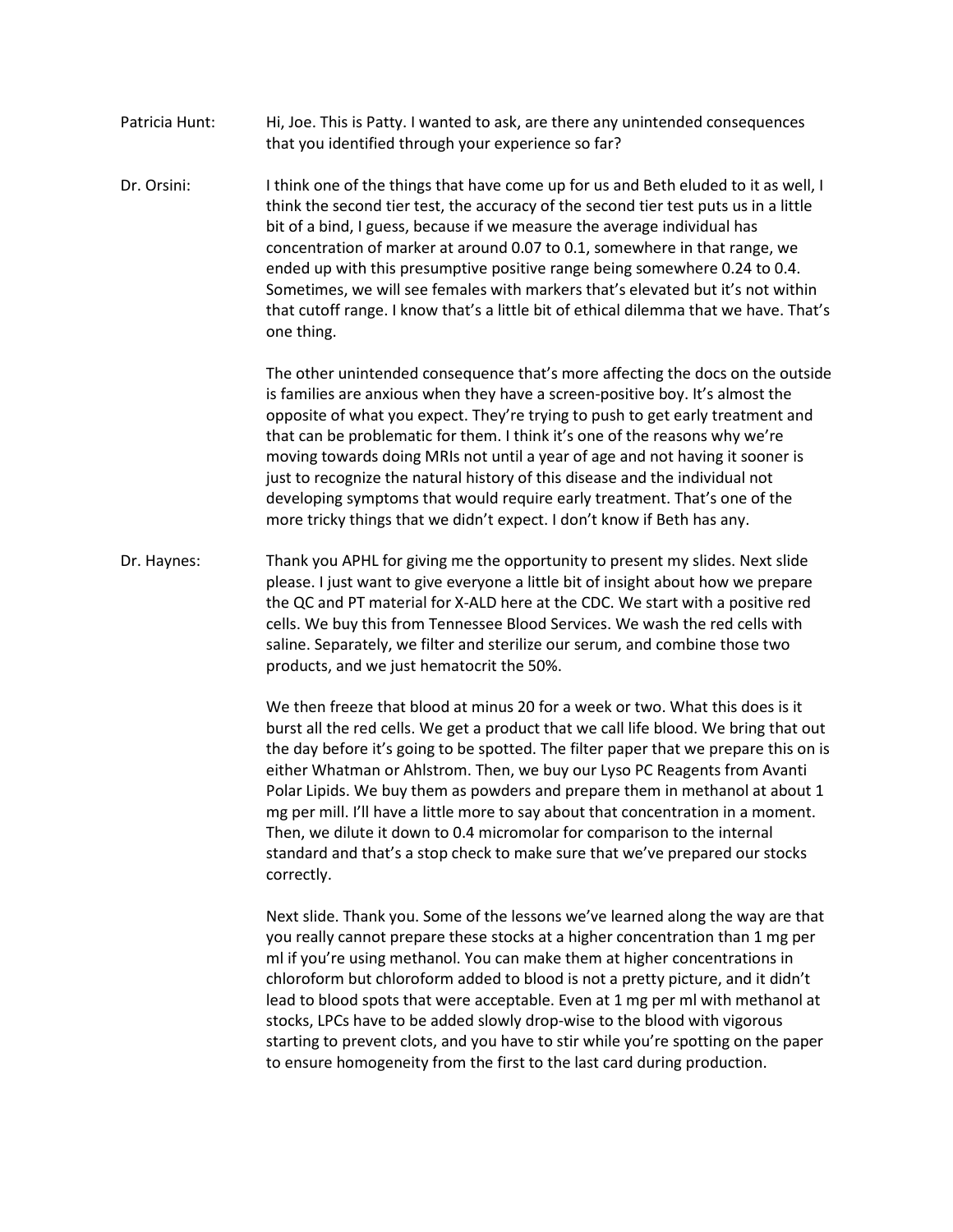Next slide please. For quality control, we're currently producing three levels, no enrichment, 1 micromolar, and 5 micromolar enrichment. These enrichment levels are set by discussions with participants. As the needs of this program changes, we are very open to discussions about what those concentrations are. Quality control is 15 spots per card, 100 microliter spots. Proficiency testing is 5 specimens. We make 250 cards and each one of those cards have 10 spots, and the spots are 75 microliters.

In both cases, the material first gets homogeneity testing where we pull cards at regular intervals through the batch, punch multiple punches per card, and test them all at once. We then do excel scatter plots and fast analysis to satisfy ourselves that there is no significant change in these analyte concentrations from the beginning to the end of the batch.

Next slide please. Then, characterization begins once we've determined the homogeneity is adequate. Quality control is 20 independent runs. Proficiency testing is 10 independent runs. All of these are on set to pass based on previous logs of QC that are on the same plate. After we've accumulated the data, we prepare certification sheet which has averages, SDs, and confidence intervals in the case of QC and simply averages for proficiency testing. Right before we send the proficiency testing material out, we do a pre-distribution verification. This is done less than 30 days before shipment to make sure that the material has not changed in any way during the storage. We have to get the result that's similar to the original certified value.

Next slide please. Quality control and PT are currently distributed three times a year, and we simply pack the cards into Mylars, put the Mylars into tight vacs with paperwork, and ship those to view to the participants. In the case of quality control, participants receive the cards and the only price that we ask is that you share data with us. We ask for 5 analysis on 5 different days, each analysis we then duplicate, and we ask that that data is returned to us within three months of getting the package.

PT, on the other hand, we just ask for one analysis and we ask that that data is returned to us one month after shipment. We compile all this data into your annual report. The annual report is a really great resource for participants to compare their results to those of peers who are using the same method. I do have the link to our annual report here at the bottom.

On the next slide, I am going to share with you some of the data fourth quarter for 2015. This data is specific to quality control on this slide and it's all about the 26:0 Lyso-PC biomarker. In this case, it's the number of punches, not the number of labs. If you remember, we asked for two punches of QC on each of 5 days. When you see N50, that's actually 50 labs, and a N40 is 4 labs. First thing we do with the quality control is to divide it into bins based on the methodology that the lab used to get their data. You could see the first thing we did with the QC data is divide it into HPLC MS/MS and flow injection analysis MS/MS.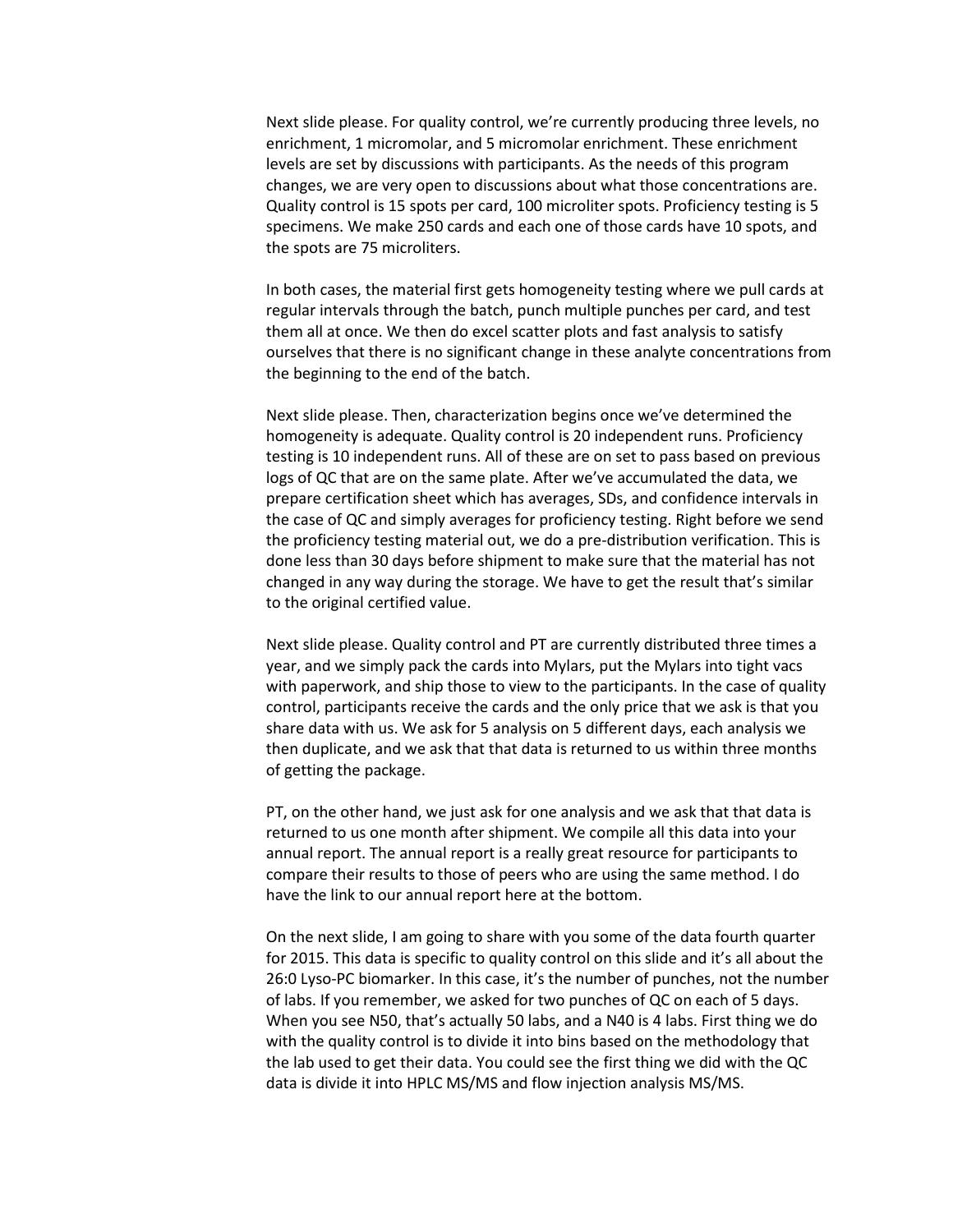In the interest of time, I am just going to point out on this slide that if you look at the mean value for the unenriched lot, as Dr. Orsini has previous mentioned, the LC method gives a much lower value for the Lyso-PC 0.06 micromolar than does the flow injection method which gives you a value of 0.26 micromolar. We believe that has everything to do with this unknown compound that shares the same MRM tear in positive ion mode, and you simply cannot resolve that unknown compound when you're doing flow injection analysis. The two enriched lots, 14102 and 14103, you can see that both methods give you values that are similar to the enrichment of 1 and 5 micromolar, and again the flow injection analysis method gives you a slightly higher value.

Next slide please. Here are some results for PT data from quarter four of 2015. Again, we're looking at 26:0 Lyso-PC biomarker values. Let me bring your attention to the first column which is the expected value. This is the value that we got here at CDC after running this material 10 times with a negative ion mode HPLC method. I believe you can see that specimens 1, 4, and 5 are unenriched, specimens 2 and 3 are enriched. If you take a look at data returned by the 5 labs who participated in PT event, you can see that labs A and B used flow injection analysis and labs C, D, and E used HPLC.

The labs doing flow injection analysis got results that were similar to each other for unenriched and the enriched specimens and of the labs doing HPLC, I think you can see that lab C and lab D are potentially using different ionization modes. It looks like lab C might be using positive mode and lab D might be using negative mode as you can tell from the unenriched specimens. Lab E on the enriched specimen seems to be returning higher values than the other labs but again, this is the value of our annual report where you can compare your performance to peers running the same method, and then communicate with them, and figure out some of these underlying reasons.

Next slide please. Just to wrap up, these materials are available upon request to any domestic or international lab. I encourage you to look at our annual report data when you're trying to put your personal labs data into perspective. My job is to get you technical assistance with analytical methods and provide you with dried blood spots. I've got some stability studies published on these compounds. Coming soon to our dried blood spot material for X-ALD are the 20 and 22 chain lengths. I'd be happy to answer any questions at the end of the webinar. Thank you.

- Patricia Hunt: Thank you so much, Chris. Because of a technical delay, we'll extend the QA session by about 15 minutes. If you hang on with us, we can provide you information at the end about P.A.C.E. credits. Thank you.
- Laura Russell: We do have a question at the chat box. It is for Joe. Do you have data on patient mean, median, and standard deviation for second tier HPLC tandem mass spec method?
- Dr. Orsini: The question was do we have …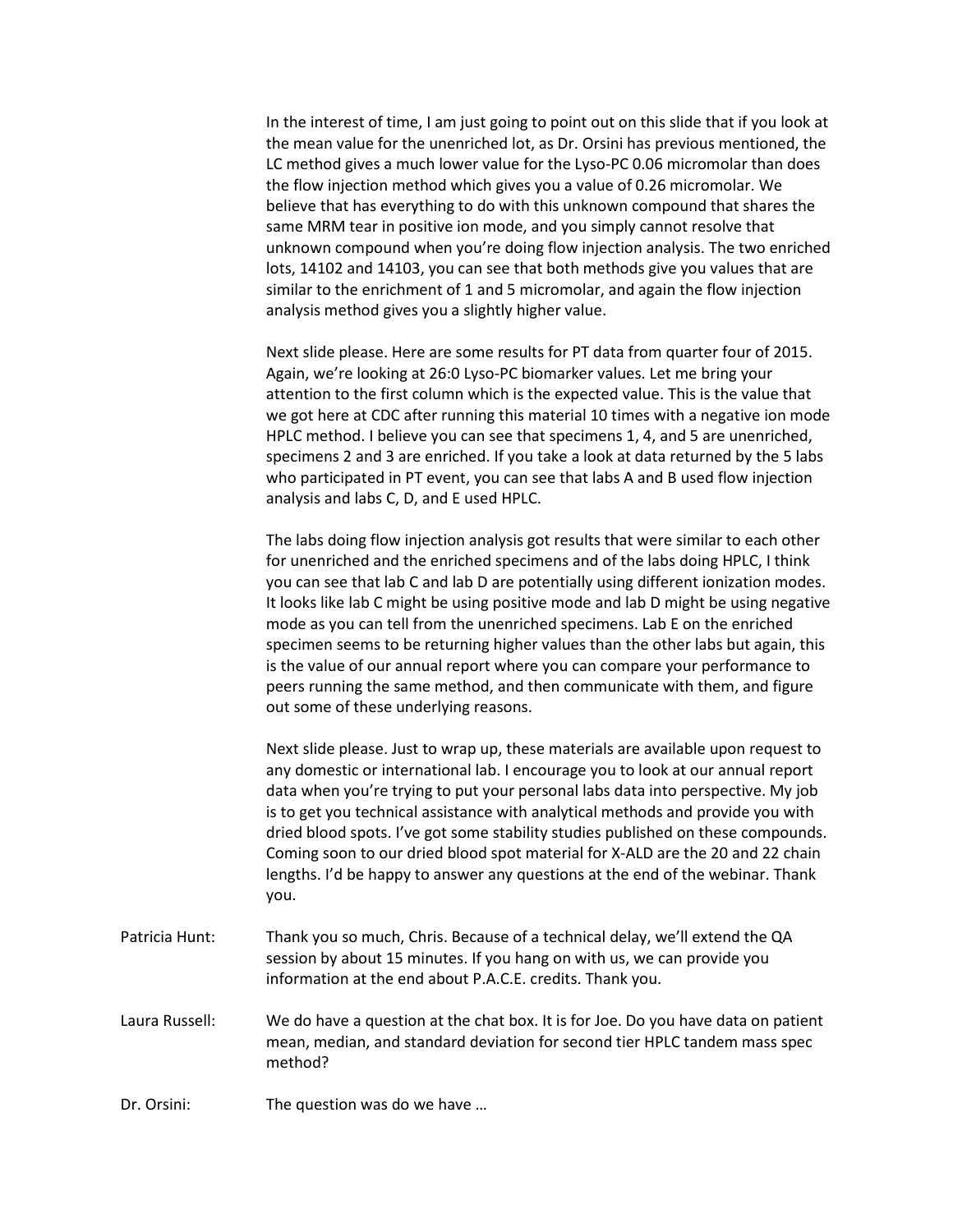| Laura Russell: | Do you have a data on patient mean, median, and standard deviation for second<br>tier HPLC tandem mass spec method?                                                                                                                                                                                                                                                                                                          |
|----------------|------------------------------------------------------------------------------------------------------------------------------------------------------------------------------------------------------------------------------------------------------------------------------------------------------------------------------------------------------------------------------------------------------------------------------|
| Dr. Orsini:    | I am not exactly sure of the question but if it's for all of the patients, all the ALD<br>boys, I'm presuming yes, we do have the second tier data across a couple of  If<br>it's just from our second tier lab, then we have it. If it's coming from diagnostic<br>testing, we'd have it but they're coming from a couple of different labs. We can<br>share that. If somebody wants to email me, we can provide that data. |
| Laura Russell: | Thank you, Joe. We do have another question in the chat box. Any race or ethnic<br>preponderant for the disorders?                                                                                                                                                                                                                                                                                                           |
| Dr. Raymond:   | It's Dr. Raymond. No, there is no race or ethnic predominance. You just have to<br>stop and think about it's an x-linked disorder and has apparently high mutation<br>rates. Always, these ethnic groups are affected.                                                                                                                                                                                                       |
| Laura Russell: | Great, thank you. We have another question for Joe. Has anyone tried to<br>measure very long chain fatty acids and blood spots as a second tier?                                                                                                                                                                                                                                                                             |
| Dr. Orsini:    | The Connecticut Lab considers the negative ion HPLC method as second tier.<br>They're running all of their samples through that method. I consider the answer<br>to be yes.                                                                                                                                                                                                                                                  |
| Laura Russell: | Great. Thank you, Joe. We have a general question for all the speakers. Is the CX-<br>ALD method reliable for screening and identifying Zellweger's?                                                                                                                                                                                                                                                                         |
| Dr. Raymond:   | I would say yes. If the elevation is a very long chain fatty acid, it's even higher<br>than an ALD, it's reliable for the peroxesomal disorders that have elevations and<br>that have defects in beta oxidation.                                                                                                                                                                                                             |
| Dr. Orsini:    | I think probably we could say we have no reports of having missed any. If<br>somebody were diagnosed outside of what we've detected through screening,<br>we haven't been made aware of any such cases. That would support Dr.<br>Raymond's reply.                                                                                                                                                                           |
| Laura Russell: | Great. Thank you. We have another question for Joe. Have you ever considered<br>gender-specific cutoff?                                                                                                                                                                                                                                                                                                                      |
| Dr. Orsini:    | No, we have not. It's an interesting question. We've seen some females with<br>very elevated marker which is surprising. Yeah, we have not done that. It might<br>be a consideration.                                                                                                                                                                                                                                        |
| Laura Russell: | Thank you, Joe. Are there any other verbal questions at this time?                                                                                                                                                                                                                                                                                                                                                           |
| Patricia Hunt: | This is Patty again. Question for Beth, since there is a high degree of picking up<br>Zellweger's, do you prepare then materials for Zellweger's for New York<br>Screening Program genetic information or educational material?                                                                                                                                                                                              |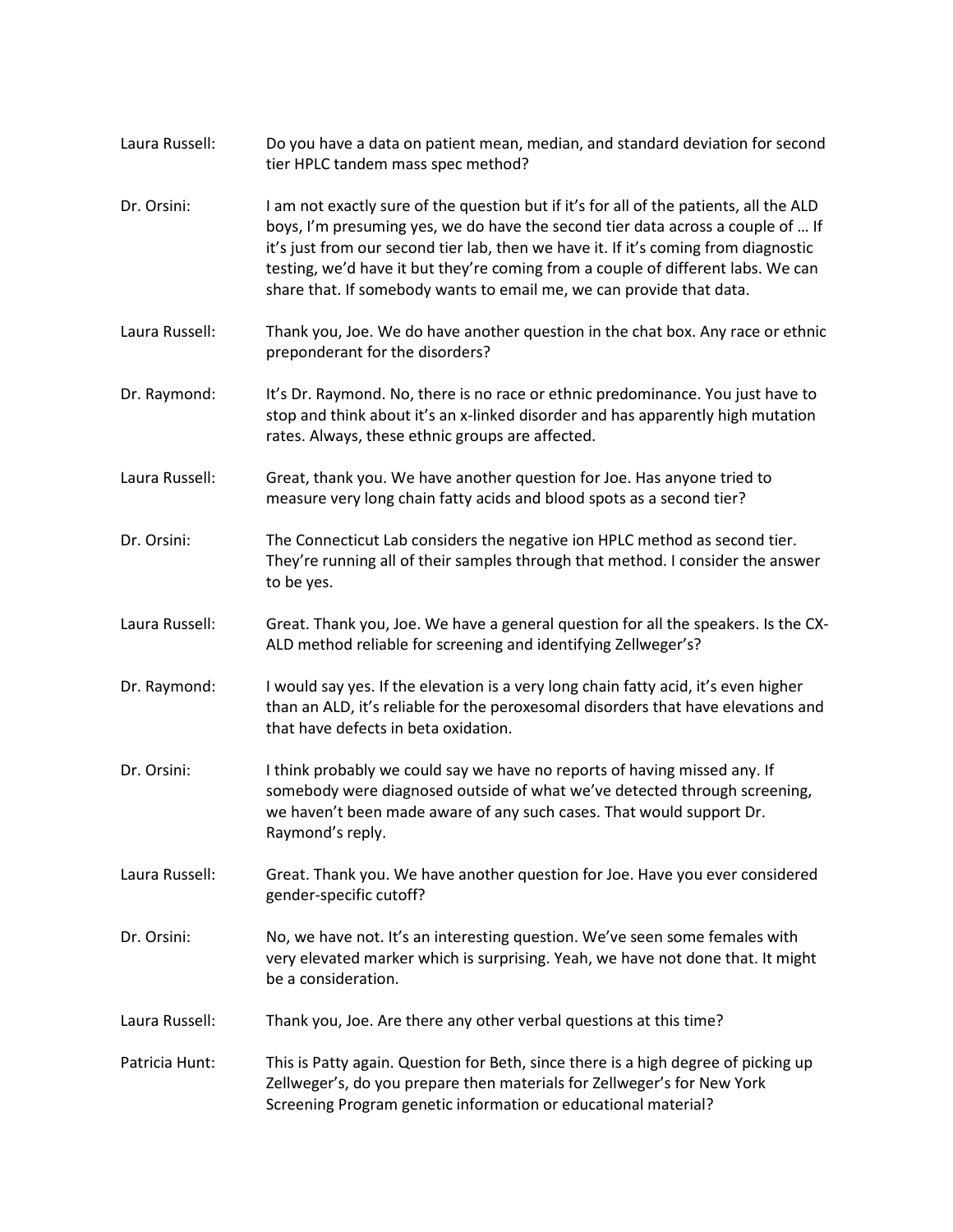| Beth Vogel:    | Yes. We have educational materials for a baby who screens positive but does not<br>have a mutation that goes through the possibility that they could either have<br>ALD if they're a male or have a peroxisomal disorder, assuming that it's the first<br>visit when they go in to see the metabolic specialist or the neurologist that they<br>would be given that material because at that point, in theory, we still don't know<br>what their diagnosis is although it's worked out that in most cases, they are<br>symptomatic and have a peroxisomal disorder. We didn't develop specific<br>Zellweger Syndrome educational materials but stopped at that point of what<br>they would need when they go in for the first visit. |
|----------------|--------------------------------------------------------------------------------------------------------------------------------------------------------------------------------------------------------------------------------------------------------------------------------------------------------------------------------------------------------------------------------------------------------------------------------------------------------------------------------------------------------------------------------------------------------------------------------------------------------------------------------------------------------------------------------------------------------------------------------------|
| Laura Russell: | Thank you, Beth. We do have another question in the chat box at this time. A<br>Participant is curious about why collected repeat blood specimen after<br>sequencing when you are confirming this in plasma and very long chain fatty<br>acids at the genetics clinic?                                                                                                                                                                                                                                                                                                                                                                                                                                                               |
| Dr. Raymond:   | I can take that. Primarily, because we're also getting the parent data. If it's a boy,<br>we're going to get  I think Beth mentioned, we're going to get mom sample. If<br>it's a girl, we're getting mom and dad and helping to trace that and also to<br>confirm the identity for that child just to be sure on our end that we've got the<br>right child.                                                                                                                                                                                                                                                                                                                                                                         |
| Dr. Orsini:    | It helps us to match everything up and show clear picture for that family.                                                                                                                                                                                                                                                                                                                                                                                                                                                                                                                                                                                                                                                           |
| Laura Russell: | Great. Thank you, Joe. Do we have any other verbal questions at this time?                                                                                                                                                                                                                                                                                                                                                                                                                                                                                                                                                                                                                                                           |
| Patricia Hunt: | I'll ask one last question. This is Patty Hunt again for Chris. Normally, CDC sends<br>out two QC shipments and you're sending us three for X-ALD. Is there a stability<br>issue or what is another reason that you might be shipping three times?                                                                                                                                                                                                                                                                                                                                                                                                                                                                                   |
| Dr. Haynes:    | I'm sorry if I gave that impression, Patty, that we do three shipments a year. The<br>QC, as you said, is only two times a year, one is in January and one is in July. I<br>perhaps didn't make that very clear. Then, the PT is sent out three times a year,<br>January, July, and October, unless you're a participant in our Quarter 2 UDOT<br>event but X-ALD is not currently part of the quarter two PT distribution. Two QC<br>distributions and three PT distributions.                                                                                                                                                                                                                                                      |
| Patricia Hunt: | Okay, great. Thank you. I might have misunderstood, Chris.                                                                                                                                                                                                                                                                                                                                                                                                                                                                                                                                                                                                                                                                           |
| Dr. Haynes:    | Actually, Patty, to get back to your question about stability, I have some<br>publication about the C26:0 chain length that it's stable for at least 18 months in<br>dried blood spots if stored with desiccant,, and I am currently doing a similar<br>study on the 24 chain length.                                                                                                                                                                                                                                                                                                                                                                                                                                                |
| Patricia Hunt: | Great.                                                                                                                                                                                                                                                                                                                                                                                                                                                                                                                                                                                                                                                                                                                               |
| Laura Russell: | Thank you, Chris. Are there any other questions? There are none. Patty, do you<br>want to move on to P.A.C.E. credit information?                                                                                                                                                                                                                                                                                                                                                                                                                                                                                                                                                                                                    |